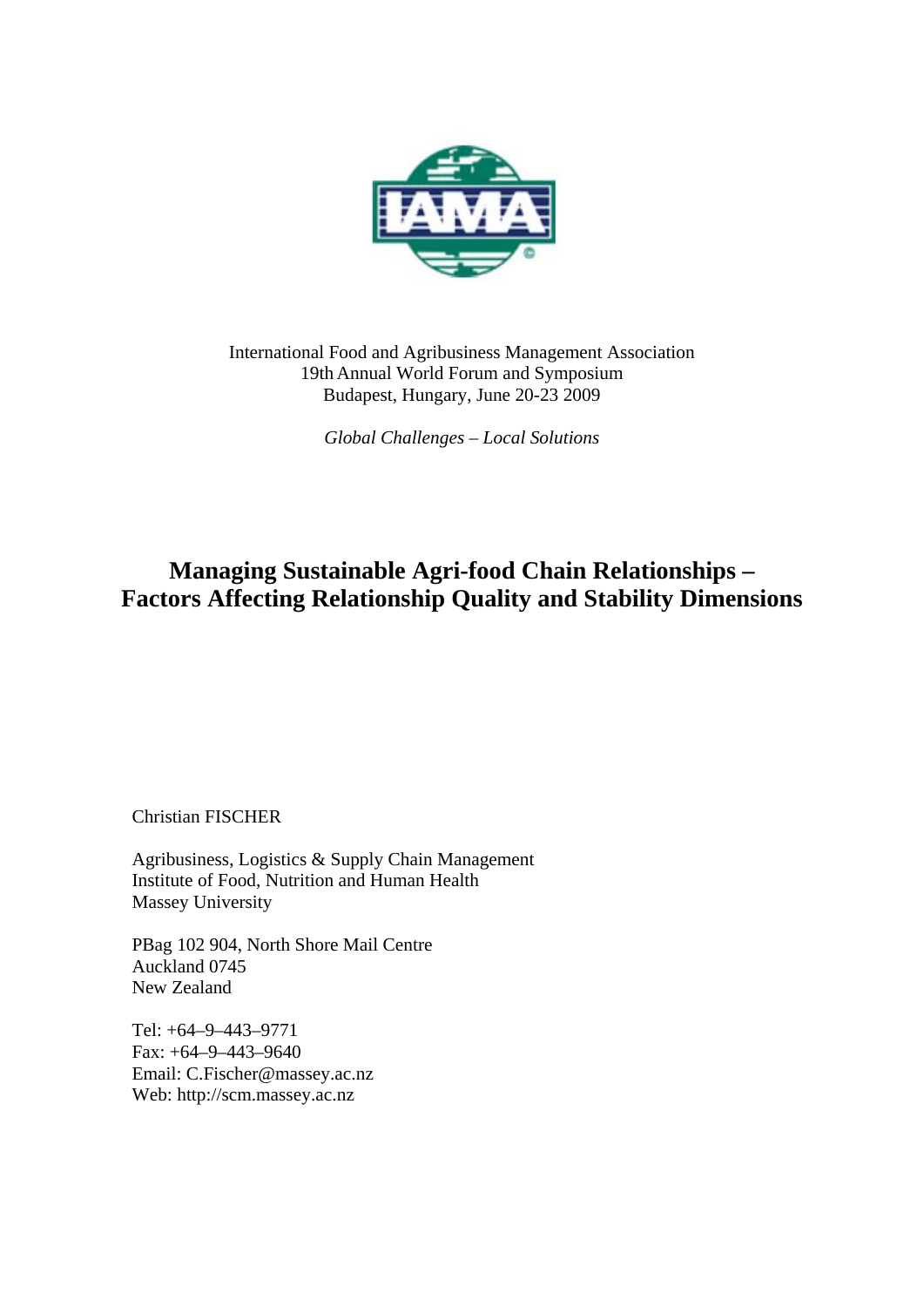## **Managing Sustainable Agri-food Chain Relationships – Factors Affecting Relationship [Q](#page-1-0)uality and Stability Dimensions[1](#page-1-0)**

Christian Fischer

Agribusiness, Supply Chain Management & Logistics Institute of Food, Nutrition and Human Health Massey University

> C.Fischer@massey.ac.nz Tel: +64-9-443-9771

May 2009 First draft – please contact author for updates

#### **Abstract**

<u>.</u>

In the globalised business environment in which today's companies operate, building sustainable inter-enterprise relationships (SIRs) has become a key source of competitive advantage for all types of business systems (e.g., value or agri-food chains). Previous empirical work has shown that aggregate relationship sustainability is a function of effective communication, the existence of personal bonds, equal power distribution between buyers/suppliers and the exit of key people. However, so far it has been unknown how these determinants affect SIR components individually. This paper's new empirical results show that with regard to relationship quality, trust seems to be the most crucial component, taking the role of a powerful mediator. However, trust is much more of an issue at the farmer-processor stage than in the processor-retailer relationship. In the latter, effective communication seems to be more important. Effective communication is also the main determinant of relationship stability, holding an important mediation role, too. The suggested framework can help managers to better understand what sustainable relationships are and how to improve unsustainable ones.

**Keywords**: agri-food chains, business relationships, Europe, structural equation modelling

<span id="page-1-0"></span><sup>&</sup>lt;sup>1</sup> This publication derives from the research project on 'Key factors influencing economic relationships and communication in European food chains' (FOODCOMM, SSPE-CT-2005-006458) which was funded by the European Commission as part of the Sixth Framework Programme. The collaborating laboratories are: Institute for Food and Research Economics, University of Bonn, Germany (Coordinator); Land Economy and Environment Research Group, Scottish Agricultural College (SAC), Edinburgh and Aberdeen, UK; Institute for Agricultural Development in Central and Eastern Europe (IAMO), Germany; The Ashtown Food Research Centre (AFRC), Teagasc, Dublin, Ireland; Ruralia Institute, University of Helsinki, Finland; Institute of Agricultural and Food Economics (IAFE), Poland; and Unit of Agri-Food Economics and Natural Resources, Agri-Food Research and Technology Center of Aragón (CITA), Spain.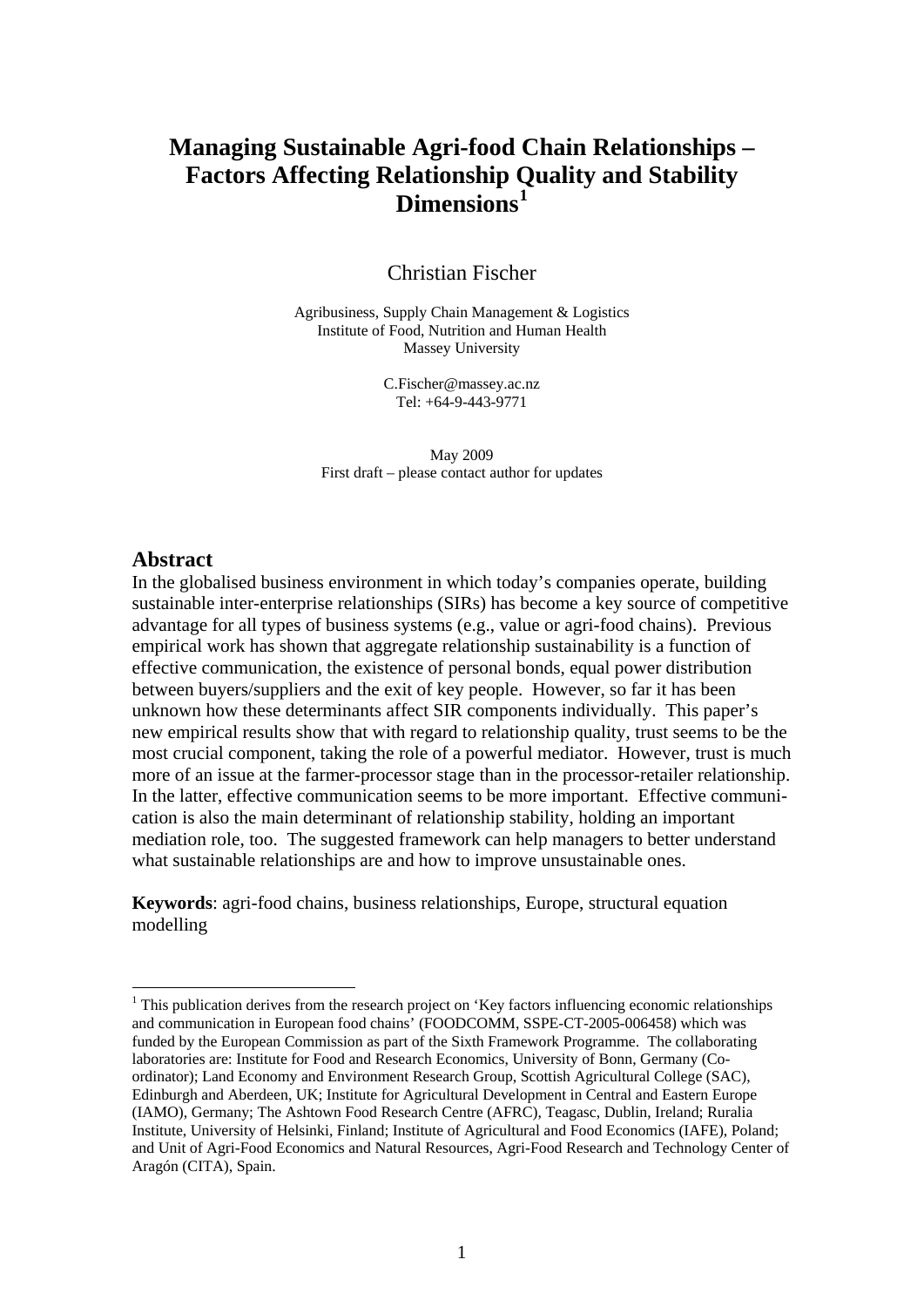### **Introduction**

During the last decades, the concept of (global) value chains – a common business system type – has been heavily promoted and applied as a means of fostering agricultural development, and in particular of linking farmers to markets (Webber, 2008; Will, 2008; GTZ, 2007; Jenkins et al., 2007; Humphrey and Memedovic, 2006). However, much less attention has been given to the question of how actually to enable enterprises (firms, farms, etc.) to integrate effectively and efficiently into global and local agri-food value chains. Being part of a vertical business alliance (i.e., a group of knowledge-sharing but independent enterprises organised in a non-hierarchical way) poses considerable management challenges. In particular, chain integration requires from farmers, food processors and grocery retailers to develop and maintain close and sustainable business relationships with their buyers and/or suppliers.

Sustainable inter-enterprise relationships (SIRs) can be defined as high-quality and stable corporate relationships which are responsive to changing business environments and which business partners continue as long as the benefits derived from a relationship outweighs the costs of maintaining it (Fischer and Reynolds, forthcoming). Relationship quality reflects the overall mean outcome of a sequence of commercial transactions/interactions which make up a B2B relationship while relationship stability refers to the inter-temporal fluctuations characterising these transactions/interactions. Relationship quality is made up of inter-personal factors, such as commitment to, satisfaction with and trust in a business partner. Relationship stability considers noncoercive and coercive behaviour and past chain experiences, as indicated by the existence of mutual dependence, conflict resolution capacity and a positive collaboration history among business partners.

In practice, different business partners put different weights on different relationship dimensions. For example, trust may be a "competitive advantage" (Beth et al., 2006) in relationships, but in some commercial relations it may simply not exist (Cox, 2004). It has also been argued that relationships can be unsatisfying but stable (Backhaus and Büschken, 1999). While research has been done on factors affecting relationship sustainability (or "goodness") overall (Fischer et al., 2008), it is less clear which factors influence the different dimensions of relationship quality and stability individually. Obviously, for the practical management of relationships it is important to know how to enhance a particular relationship dimension (e.g., trust), if this dimension is perceived to be especially important in a particular relationship.

The aim of this paper is to generate insights into the main factors affecting the different dimensions of relationship quality and stability. In particular, it is aimed at the:

- identification of the different factors, and their strength of impact, influencing relationships quality dimensions (i.e., commitment, satisfaction and trust);
- identification of the different factors, and their strength of impact, influencing relationships stability dimensions (i.e., mutual dependence, conflict resolution capacity and a positive collaboration history);
- derivation of practical management implications and recommendations which arise from the empirical findings.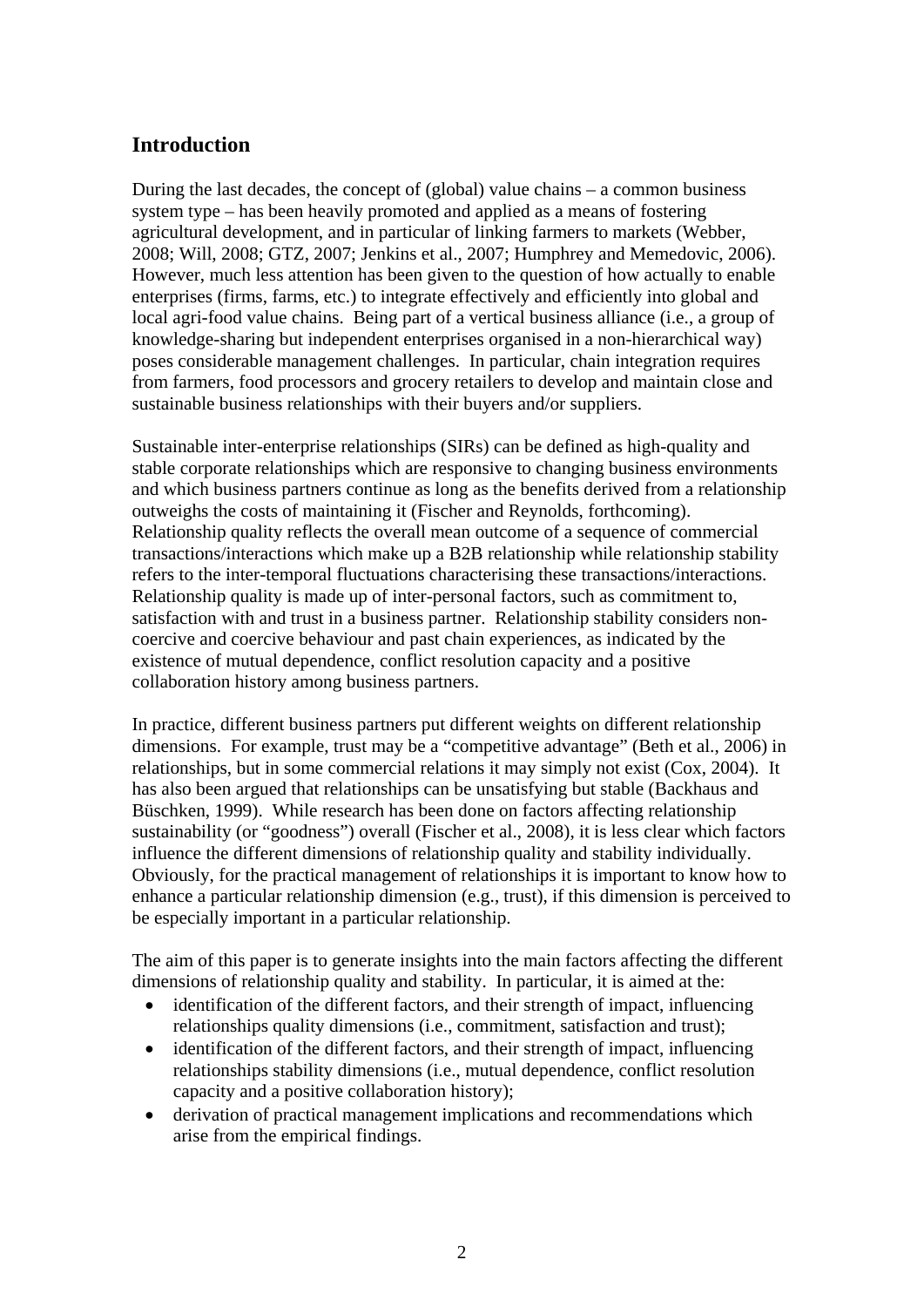For this purpose, an empirical analysis of survey data obtained from 1,442 farmers, food processors and retailers in two commodity chains (meat and cereals) and across six different EU countries (Germany, UK, Spain, Poland, Ireland, Finland), collected in 2006/07, is undertaken. The data analysis uses structural equation modeling techniques. Where appropriate, mediation effects between regressors are considered.

This paper's structure is as follows. After this introduction, first the foundations of inter-enterprise relationships are explored and the SIR construct is defined. Then previous empirical studies, using the SIR construct, are reviewed. The following section reports new empirical results on determinants of individual SIR components. The last section discusses the findings and concludes.

## **Theoretical f[ou](#page-3-0)ndations: defining sustainable agri-food chain relationships[2](#page-3-0)**

A common definition of business relationships is: "a series of market transactions and business-related interactions between a seller and a buyer which are not accidental. 'Not accidental' means that there are reasons for both parties which make a planned linking of market transaction meaningful. It also means that there is an 'internal connection' between the transactions" (Plinke, 1989). From this definition, the special characteristics of business relationships can be derived (Kleinaltenkamp and Plinke, 1997): (1) a sequence of market transactions and other business-related interactions; (2) an existing internal link between the individual transactions; (3) sellers must engage in investments in order to create and maintain the relationship.

However, here, the primarily concern is not with inter-enterprise relationships per se but with *sustainable* business-to-business relationships. Sustainability itself is a characteristic of a process or state that can be maintained, kept in existence or prolonged. Thus, SIRs are stable relationships of high quality which are responsive to changing business environments and which business partners continue as long as they are willing to do so. This does not mean that business relationships cannot be interrupted or terminated. The point is that SIRs end on good terms, so that they (potentially) may be continued at a later stage. In order to maintain the willingness of business partners to sustain a relationship, or continue one after an interruption, the relationship must possess certain favourable characteristics.

Key characteristics of SIRs are relationship quality and relationship stability. Relationship quality is made up of inter-personal factors, such as commitment, satisfaction and trust with a business partner. Relationship stability considers noncoercive and coercive behaviour and past chain experiences. Relationship stability is defined by the existence of mutual dependence, conflict resolution capacity and a positive collaboration history with a business partner. Relationship quality and stability are interrelated and together form sustainable relationships. Before the mentioned characteristics are discussed in more detail, first the different nature underlying relationship quality and relationship stability is illustrated using a graphical model.

1

<span id="page-3-0"></span> $2$  This section is based on Fischer and Reynolds (forthcoming).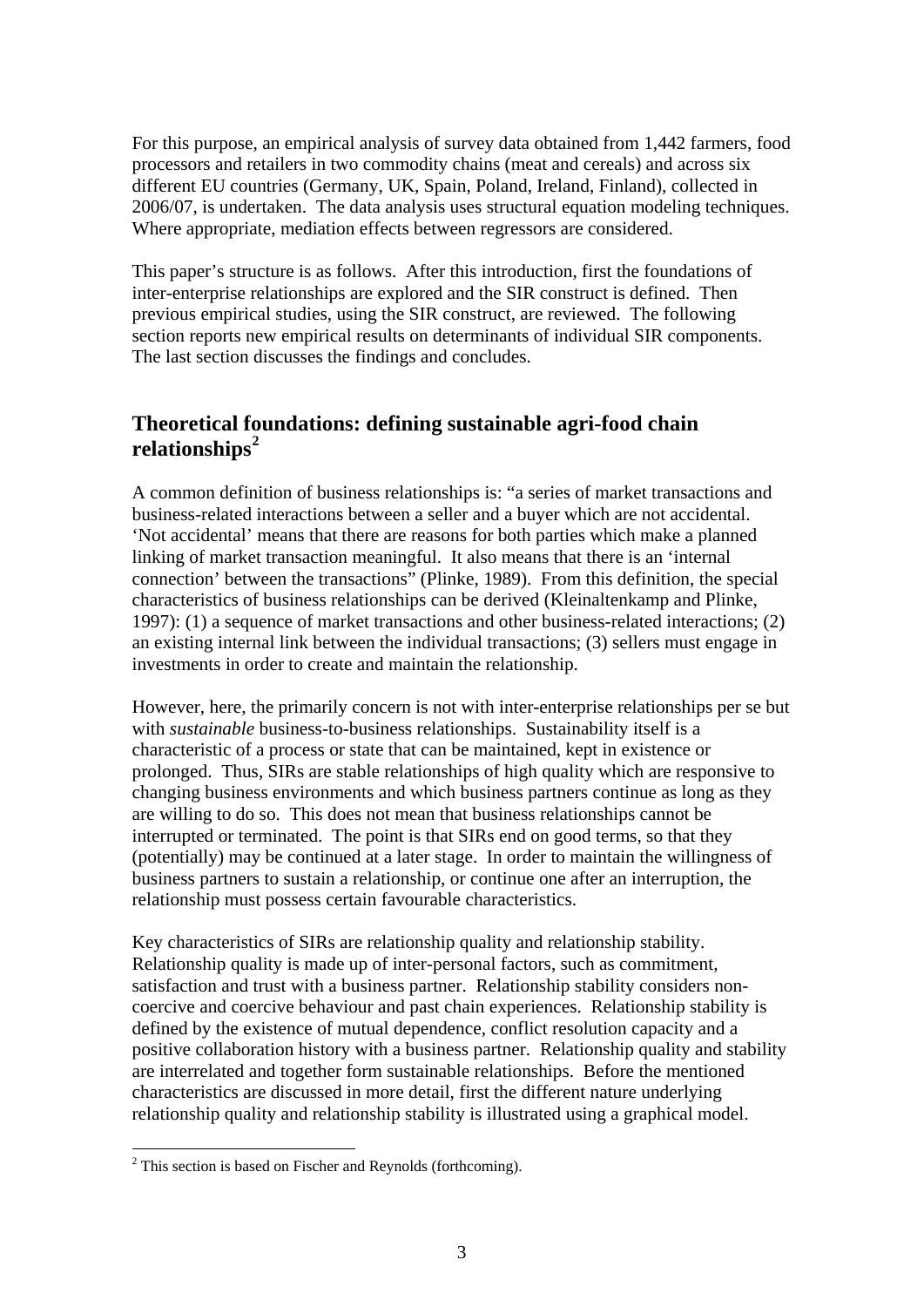### **Figure 1. Relationship quality and stability in business relationships (i.e., a sequence of commercial transactions/interactions)**



#### *Source*: author's draft

<u>.</u>

Figure 1 displays two business relationships (BR 1 and BR 2) as inter-linked sequences of transactions/interactions. In addition to the temporal positioning of each transaction/interaction (on the abscissa), each transaction/interaction is also located vertically (on the ordinate) according to its quality (in terms of satisfaction, commitment and trust). The mean across all transactions/interactions during a certain period reflects the overall quality of a relationship. Thus, in the left panel of Figure 1, BR 1 is characterised by an overall higher level of relationship quality than BR 2. Relationship stability may be interpreted as the degree of inter-temporal quality fluctuations. The larger these fluctuations, the lower the overall stability of a relationship. Thus, in the right panel of Figure 1, BR 1 is characterised by a higher level of relationship stability than BR 2, although their overall quality level (the mean across all transactions/ interactions) is about the same. Both relationship quality and stability determine the sustainability of a business relationship. Relationships where the overall quality is low may not be expected to last long. Relationships which are characterised by strongly fluctuating transaction quality may also not be sustainable. In particular, if there is something like a minimum expected quality level (the dashed line in the right panel of Figure 1), a relationship may break once a transaction/interaction has yielded a clearly unacceptable quality level. $3$ 

### *Theoretical foundations of relationship theory*

The roots of relationship theory can be traced back to early Greek philosophy (Aristotle) and the concept of a relation or relationships between creatures both natural and social (animals, people, organisations, states, etc.) is fundamental in science (see Rychlak, 1984 for a discussion). Since relationships are generally defined as a relatively longterm association between two or more people, the concept is in particular of relevance in social science such as sociology and psychology. One can distinguish between interpersonal relationships and inter-group relationships but hybrid forms (e.g., an individual has a relationship with a company) are also possible. Inter-group relationships are thought to be more formal and handled on a more professional and rational (i.e., less emotional) basis (Lambert and Knemeyer, 2006).

<span id="page-4-0"></span><sup>&</sup>lt;sup>3</sup> A stable relationship does not mean it is 'static'. Transaction quality fluctuations in relationships can be considered as normal – but clearly among most partners these 'up and downs' must be within limits, in particular above a lower threshold.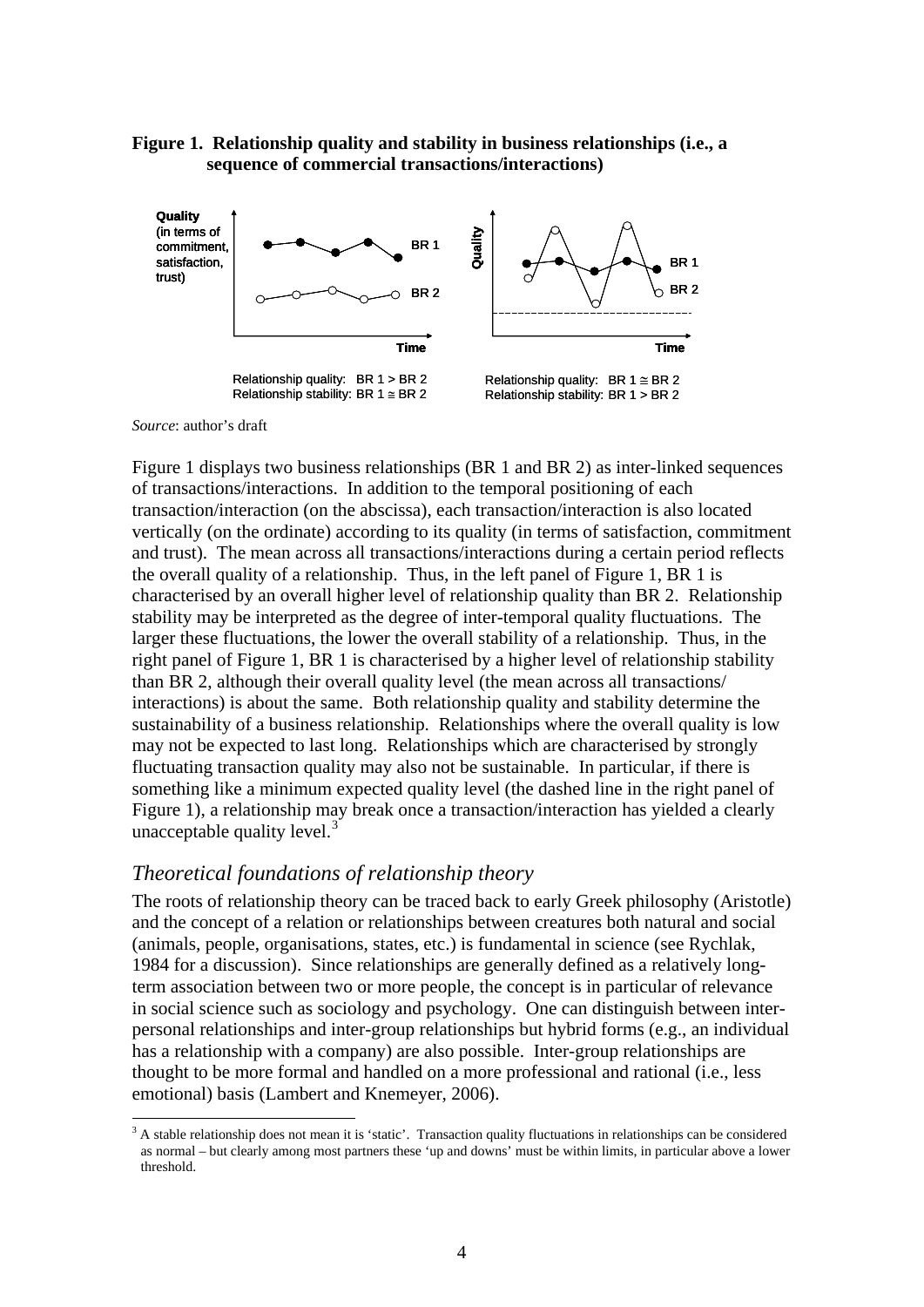Different social-science theories have dealt with relationships. Psychological attachment theory has argued that humans follow a fundamental drive to start and maintain social interactions with others and thus have a basic need for both stable and satisfying relationships (Baumeister et al. 1995). If either of these two components is missing, people will begin to feel anxious, lonely, depressed and unhappy. Social exchange theory defines relationships in the context of exchanged benefits. Relationships are judged in terms of obtained rewards relative to the potential benefits to be expected from alternative relationships (Blau, 1964). However, equity theory (Adams, 1965) has suggested that people care about more than just maximising rewards and also want equity and fairness in their relationships. In particular this theory postulates that people strive for equity between the inputs which they contribute to a relationship (e.g., time, commitment, effort, etc.) and the outcomes (rewards/satisfaction) which they receive from it (such as friendship, love, commercial benefits, etc.). Newer developments have refined equity theory (Carrell and Dittrich, 1979) and extended it (Huseman et al., 1987) but the fundamental proposition has remained unchanged.

The SIR construct which is discussed in the following is based in these theories. However, the focus is on inter-group (i.e., inter-enterprise) relationships as discussed in the business, management, marketing and economics literature. Here, relationships are usually treated as constructs, i.e., potentially multidimensional, complex concepts which usually cannot be directly observed. Finding a definition for such constructs is firstly about agreeing on its components. Second, in particular in the case of multidimensional constructs, additional attention has to be given to theoretically specifying the relations between a construct's dimensions (Law et al., 1998). Finally, when dealing with a construct empirically, measurement-related issues need to be clarified (e.g., determining the relative importance each individual component should hold within the larger compound).

### *Relationship quality*

The quality of business relationships has been the focus of numerous recent studies. As a counterpoint to hard chain performance measures, such as return on investments or costs, the quality of relationships, while difficult to measure, can provide further insights into the well-functioning of corporate cooperation arrangements. Roberts et al. (2003) review many of these studies. From this review, the finding arises that satisfaction (gratification with another party), commitment (an engagement, voluntarily or by contract, towards another party) and trust (the belief in the fulfilment of obligations by another party) are important components of relationship quality, used in most studies. Relationship quality can therefore itself be seen as a three-dimensional construct, incorporating commitment, satisfaction and trust (see, for instance, Ivens (2004) for an empirical application involving this construct).

### Commitment

Following psychological equity theory, relationships need continuous 'inputs', or 'investments' to sustain them. Different types of relationships may require different forms of inputs but commitment is important in most relations.

A general definition of commitment is the act of binding oneself (intellectually or emotionally) to a course of action and feeling dedicated or loyal to a longer-term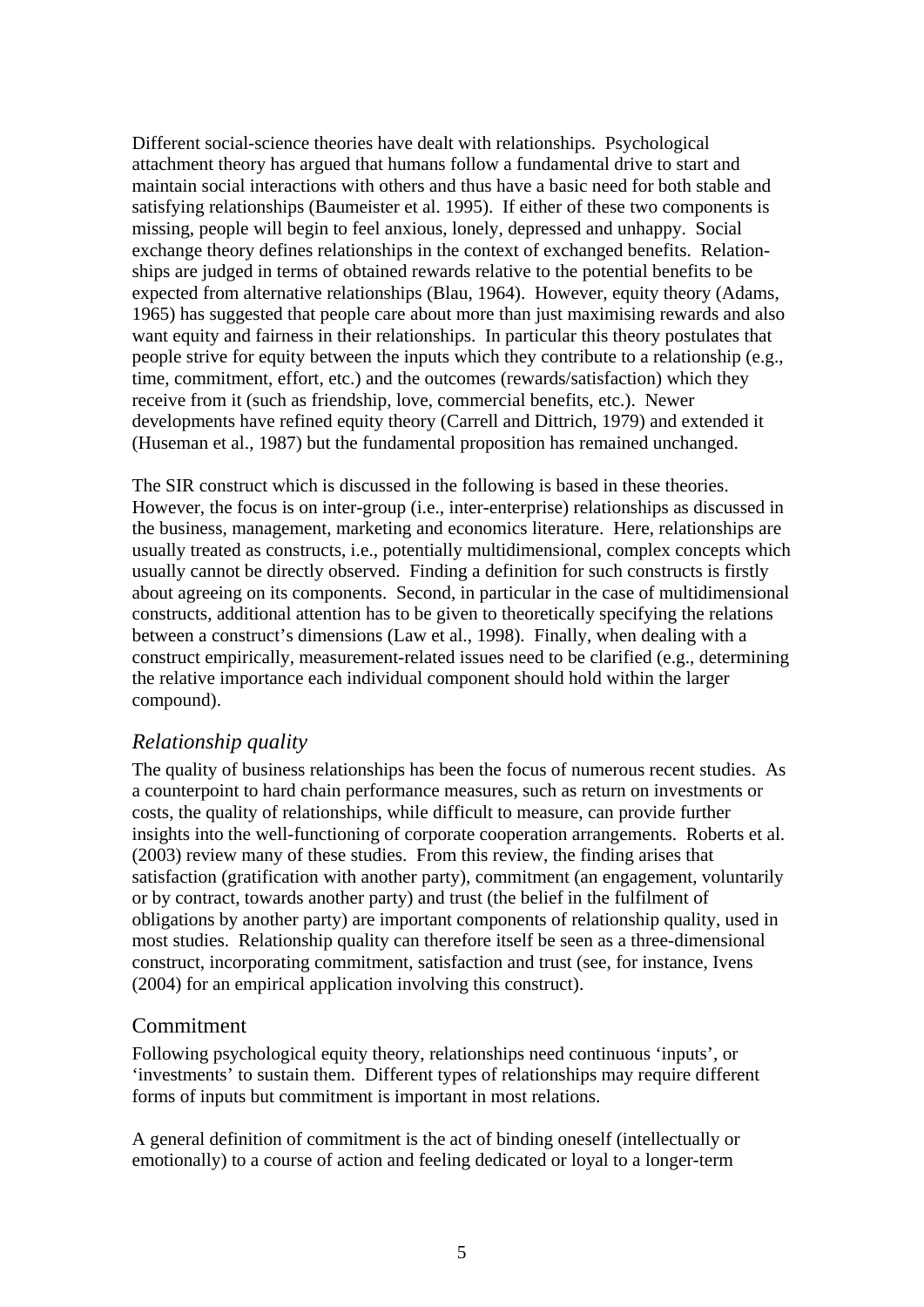endeavour (Morgan and Hunt, 1994). Commitment can take the form of an informal promise or of a formal pledge (e.g., a contract). In the context of inter-enterprise relationships commitment can be defined as cooperative sentiments and existing affinity for the exchange partner with a preference for the continuation of the business relationship (Young and Denize, 1995). Another definition sees commitment as a tacit or expressed confession to support the persistence of the business relationship between business partners (Wetzels et al., 1998).

The importance of commitment in inter-enterprise relationships results from the fact that highly committed chain actors 'stick' to the relationship and are less inclined switching to other business partners (Barnes et al., 2005). Commitment improves the sustainability of relationships since business partners are more likely to continue to work with their exchange partner.

Two general perspectives on commitment co-exist in the literature: (i) manifest (behavioural) commitment and (ii) attitudinal commitment (Morgan and Hunt, 1994; Wetzels et al., 1998). Attitudinal commitment comprises affective dimensions which influence the sense of unity. It can be understood as the inner psychological state of managers – i.e., their sensation of dedication and attachment to their business partners. Manifest commitment resembles a rational willingness to conduct business on the basis of verbal or written contracts and whether a relationship is commercially reasonable (Wetzels et al., 1998). This means that a business partner may behave committed and continue to do business with the exchange partner as long as it is financially fruitful, however may not feel emotionally attached.

### **Satisfaction**

Psychological equity theory also stresses the importance of rewards in well-functioning relationships. Different types of relationships offer different 'outcomes' or benefits but whatever their exact nature, they need to translate into 'satisfaction' for the involved relationship parties.

Satisfaction is the feeling of contentment and gratification arising when needs or desires have been fulfilled. Satisfaction also can be understood as a positive psychological state and response to the results of an evaluation process (Giese and Cote, 2000). In this evaluation process, individuals or businesses assess to what degree their expectations have been met. Meeting or exceeding expectations is important for the sustainability inter-enterprise relationships since it significantly influences the decision of the exchange partners to continue their business relationship (Selnes, 1998).

Two sub-dimensions of the evaluation of the fulfilment of expectations exist: an affective social-emotional and a cognitive economic-rational one (Geyskens and Steenkamps, 2000; Ivens, 2004). The social-emotional component refers to how business partners emotionally perceive their expectations have been met by evaluating personal interactions and behaviour. Expectations refer here to factors such as being treated as equal, commitment of the seller and non-opportunistic behaviour. Economicrational satisfaction requires a specific level of knowledge about prices and products to assess if the economic outcomes meet ones own financial, economical expectations. Economical expectations can relate to product quality, price and service. Business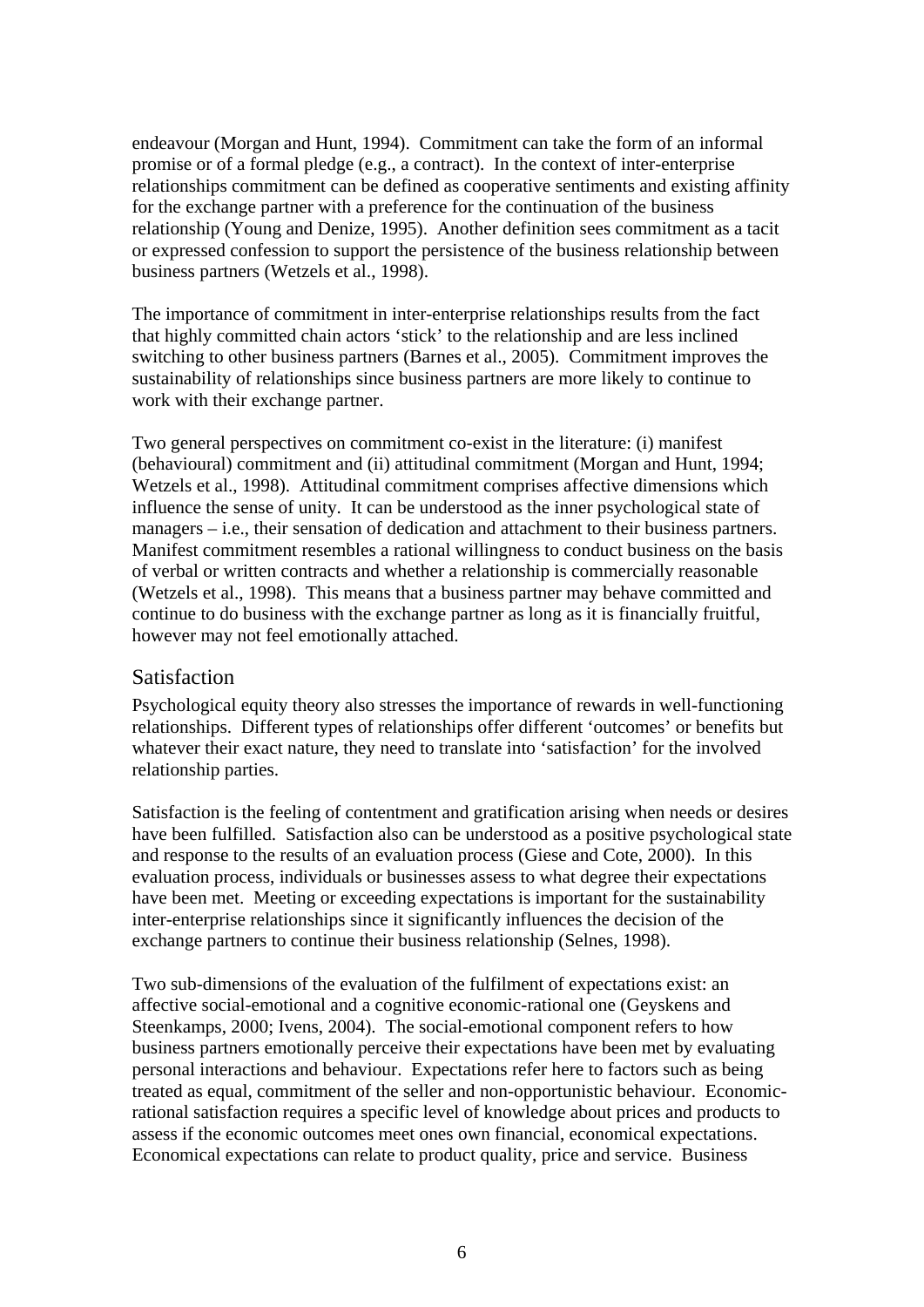relationships should meet or exceed both expectation dimensions, the affective emotional and cognitive rational component, to satisfy partners. Even if customers are economically satisfied with the performance of their suppliers, they may not feel that their social interactions are gratifying and therefore switch their supplier (Bennett and Rundle-Thiele, 2004).

### Trust

Trust in business relationships is of a different nature to commitment and satisfaction which are rooted in psychological equity theory. Trust may be neither a relational 'input' nor 'outcome' but it has been characterised as a "safeguard mechanism" (Dyer and Singh, 1998), serving as an efficient facilitator for the involved parties to receive from the relationship what they expect. In a commercial relationship, the existence of trust between exchange parties may not strictly be necessary since other safeguard mechanism such as contracts can be used. However, designing effective contracts may result in significant additional (transaction) costs, thus potentially making a relationship less sustainable. In a true 'collaborative' and sustainable inter-enterprise relationship, trust is a powerful commercial asset (a "competitive advantage", Beth et al., 2006), even if it may only develop over time.

Generally speaking, trust is the inter-personal reliance gained from past experience which requires a previous engagement on a person's account, recognising and accepting that risk exists (Luhmann, 1988). That is, trust is a rational, experience-based concept, which is created, reinforced or decreased by bilateral, relational activities in a series of encounters.

In the business context, trust can be an important prerequisite for commercial exchange. When goods are not traded on spot markets (*i.e.*, the immediate swapping of goods against cash, after on-place inspection of the wares), trust in business partners is necessary as to whether they keep their promises (i.e., deliver the ordered goods in the agreed quality and quantity; or that payments are made as agreed). Trust has become increasingly important in business during the last decades given that commercial transactions nowadays take place in a global context. That is, business parties may not know each other personally and completely new trading infrastructures (e.g., ecommerce platforms) have emerged. Furthermore, products have become increasingly complex (e.g., the rising significance of "credence" attributes for food products) implying increased information asymmetries between producers and consumers.

In collaborative inter-enterprise relationships, trust is therefore considered as a crucial component (Morgan and Hunt, 1994; Svensson, 2005), mostly because a lack of trust can have severe cost implications. If business partners can trust each other, contractual arrangements may be reduced or avoided, thereby implying lower costs (Chiles and McMackin, 1996) and thus securing competitive advantage. In particular, transaction cost theory suggests that trust has the important effect of lowering opportunistic behaviour and hence exchange and agency costs. Chen (2000) shows that trust is widely relied on in transactions involving relatively low monetary value and considerable resources are sometimes used in structuring contracts when the transactions involved have a relatively high monetary value.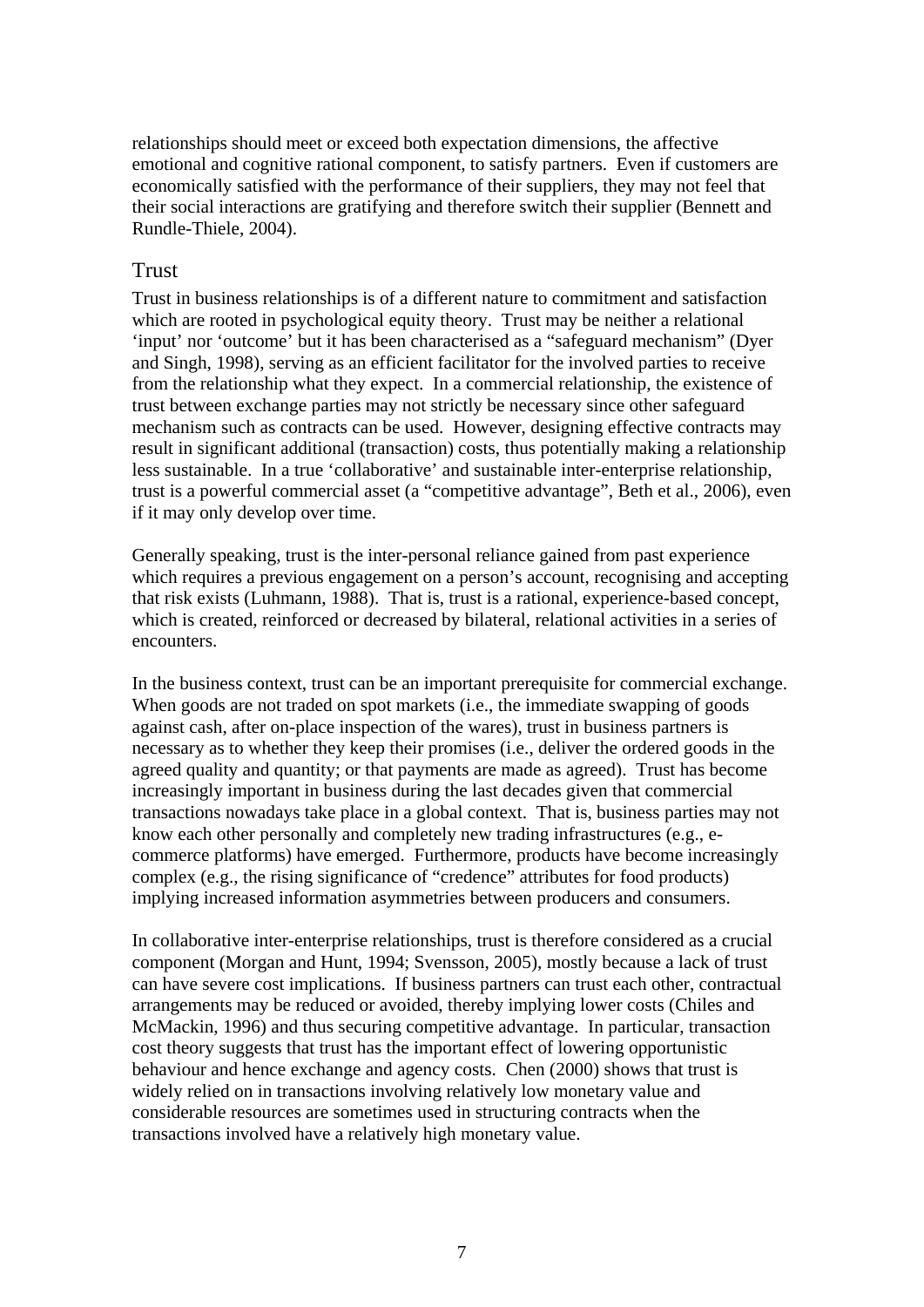Given these cost implications, trust is frequently defined as a willingness to take risks (Mayer et al., 1995; Williamson, 1993). Trust is warranted when the expected gain from placing oneself at risk by another is positive, and the decision to accept such a risk is taken to imply trust (Williamson, 1993). Trust in business relationships therefore requires accepting the danger of relatively small financial losses in order to avoid comparatively large costs which would arise from hedging against these losses. One way to hedge the risk of financial losses in business relationships can be the use of contracts. That is, if business partners do not trust each other they can close a contract. This implies that trust and contracts are substitutes. However, when the assets at stake are high (i.e., the potential financial losses large), business partners may prefer a contract even if, in principle, they trust each other. With contract costs then being small relative to the involved sums – and given these large sums, incentives to behave opportunistically are high – a 'better-safe-than-sorry' strategy may be the most rational option. In such a case, trust and contracts become complements. More specifically, since most contracts are incomplete, trust and contracts sometimes must co-exist, with the former being the more important the less complete the latter are.

Hence, trust in business relationships relates to the belief into the ability of a business partner to fulfil his/her business commitments (Wong and Sohal, 2002), and thus to be able to rake the expected rewards. In order to assess this ability, business people are often asked to make inference, based on previous experiences with a business partner. Thus judgements are usually made about a business partner's honesty, integrity, sincerity, competence, reliability to keep promises, his/her concerns/considerations about other business partners' interests, or his/her general responsibility. (See Kwon and Suh, 2004; Batt, 2003 for collections of commonly used statements).

### The inter-relationships between satisfaction, commitment and trust

The internal links between commitment, satisfaction and trust are not clear cut, although many studies find that these relationship properties are often associated with each other. For instance, it has been shown that companies may trust their partners more if previous exchanges have been satisfactory (Selnes, 1998; Bigne and Blesa, 2003). Other studies have revealed some influence of customer satisfaction on customer commitment, or vice versa (Bennett and Rundle-Thiele, 2004; Dorsch et al., 1998; Rossomme, 2003). In addition to commitment being interrelated with satisfaction, commitment has also been found to influence and being influenced by trust. In inter-enterprise relationships, buyers' commitment increases when they perceive that they can trust their seller.

Despite a potential ambivalence of some empirical results, the discussion above depicts that inter-enterprise relationships can only be sustainable if they are characterised by both relatively high levels of commitment and satisfaction. In addition, in sustainable relationships trust between transaction partners is a necessity or at least a strong asset. From this we postulate that in practice at least a strong positive correlation between these relationship dimensions will exist.

### *Relationship stability*

In the marketing literature, a comprehensive set of studies focus on relationship quality or chain performance issues. However, some aspects of inter-enterprise relationships are commonly neglected, such as the degree of dependence between exchange partners,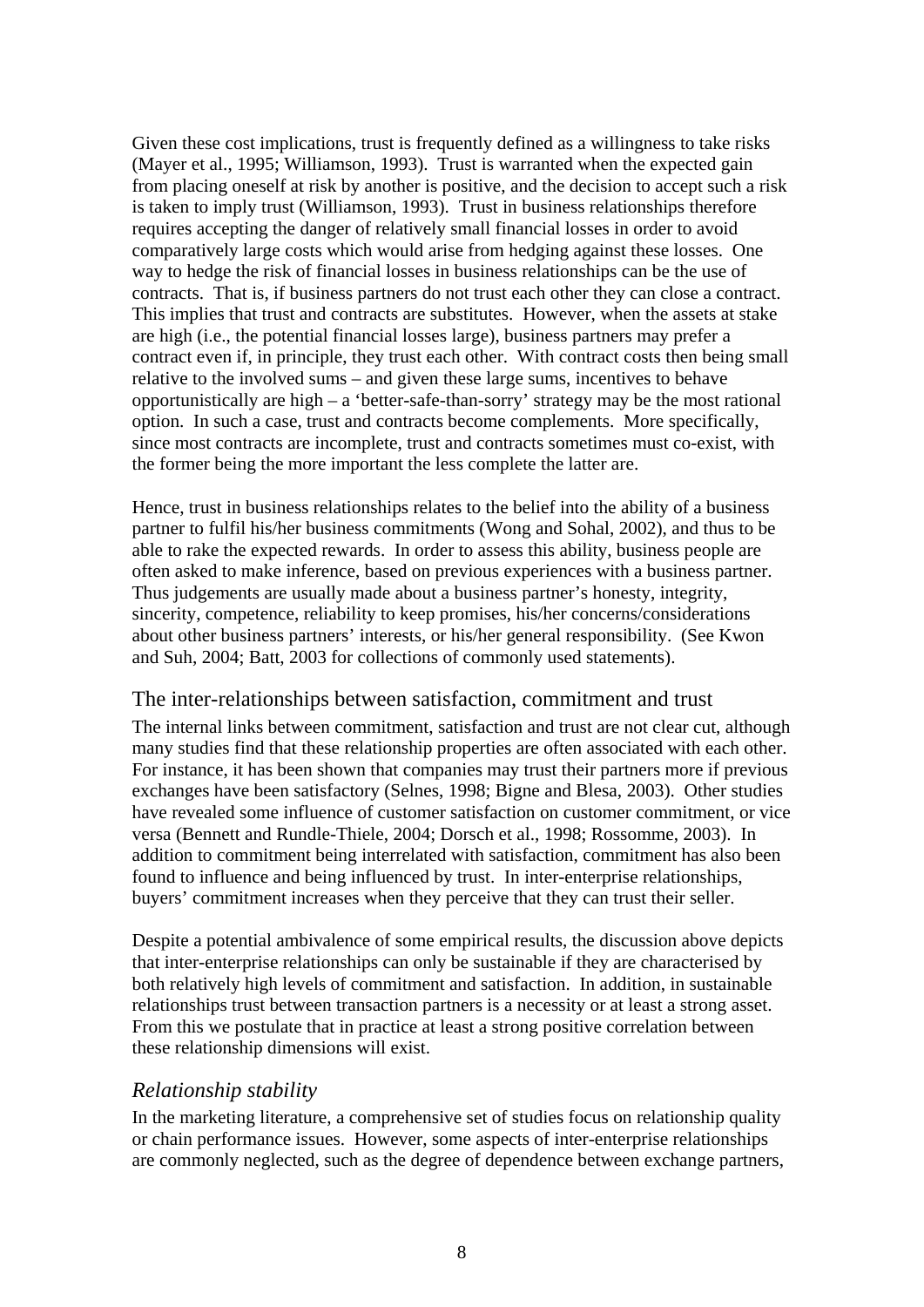previous interaction episodes, and relationships' susceptibility to conflicts – hence, stability issues. Other studies, which tend to descent from the management literature, often solely deal with the stability of relationships. From a systematic review of these studies a typical components of relationship stability can be identified: mutual dependence (arising, for instance, through the existence of switching costs or asset specificity); conflict resolution capacity (the ability to endure and solve relationship problems); and positive collaboration history (the assumption that a relationship which has been successful in the past may be prolonged and continued).

A direct assessment of the stability of a relationship would require acceptably accurate records of past transaction/interactions outcomes. In practise, such records rarely exist. Asking managers to recall complete transaction/interaction episodes would be unrealistic, in particular if relationships have been existing for a long period of time, are characterised by a high transaction/interaction frequency, and/or are handled by several people simultaneously (e.g., as done in purchasing departments of large corporations). For these reasons, an indirect and more feasible way to assess relationship stability, and one which is conceptually similar to the one used for relationship quality, needs to be applied.

### Mutual dependence

Mutual dependence builds upon bi-directional perceptions of how individuals or businesses feel they rely on their exchange partner(s) to achieve a goal. Mutual dependence fosters collaborative attempts to create a win-win situation for the involved parties (Svensson, 2002). Therefore, inter-enterprise relationships have been shown to move away from autocratic hierarchical structures to more cooperative partnerships characterised by mutual dependence between the exchange partners (Cox and Makin, 1994; Hu and Watkins, 1999).

The acknowledgement and consideration of mutual dependence in inter-enterprise relationships is essential (Svensson, 2002). Businesses which are not aware of dependence structures in their relationships may be brought into a disadvantageous position if they neglect the fact that they are more dependent on their partner(s) than vice versa. On the other hand, enterprises which recognise that mutual dependence exists may have a better basis for negotiation.

The creation of mutual dependence can occur in multiple ways. Compatible technical standards, the adaptation of processes and know-how sharing can create mutual dependence between partners, as well as personal bonds, important time-periods or contracts (Hakansson and Snehota, 1995).

Mutual dependence involves switching costs for both involved exchange partners when the relationship is terminated. Metge and Weiss (2008) differentiate switching costs into monetary and non-monetary (psychological) costs. Monetary costs arise when a mutual financial dependency exists which was created through specialised financial investments. When the relationship is terminated, the investments may become sunk costs (Burnham et al., 2003). Mutual dependence, based on personal bonds or social coherences, generates non-monetary switching costs which include social costs of terminating personal relationships and searching and conducting new relationships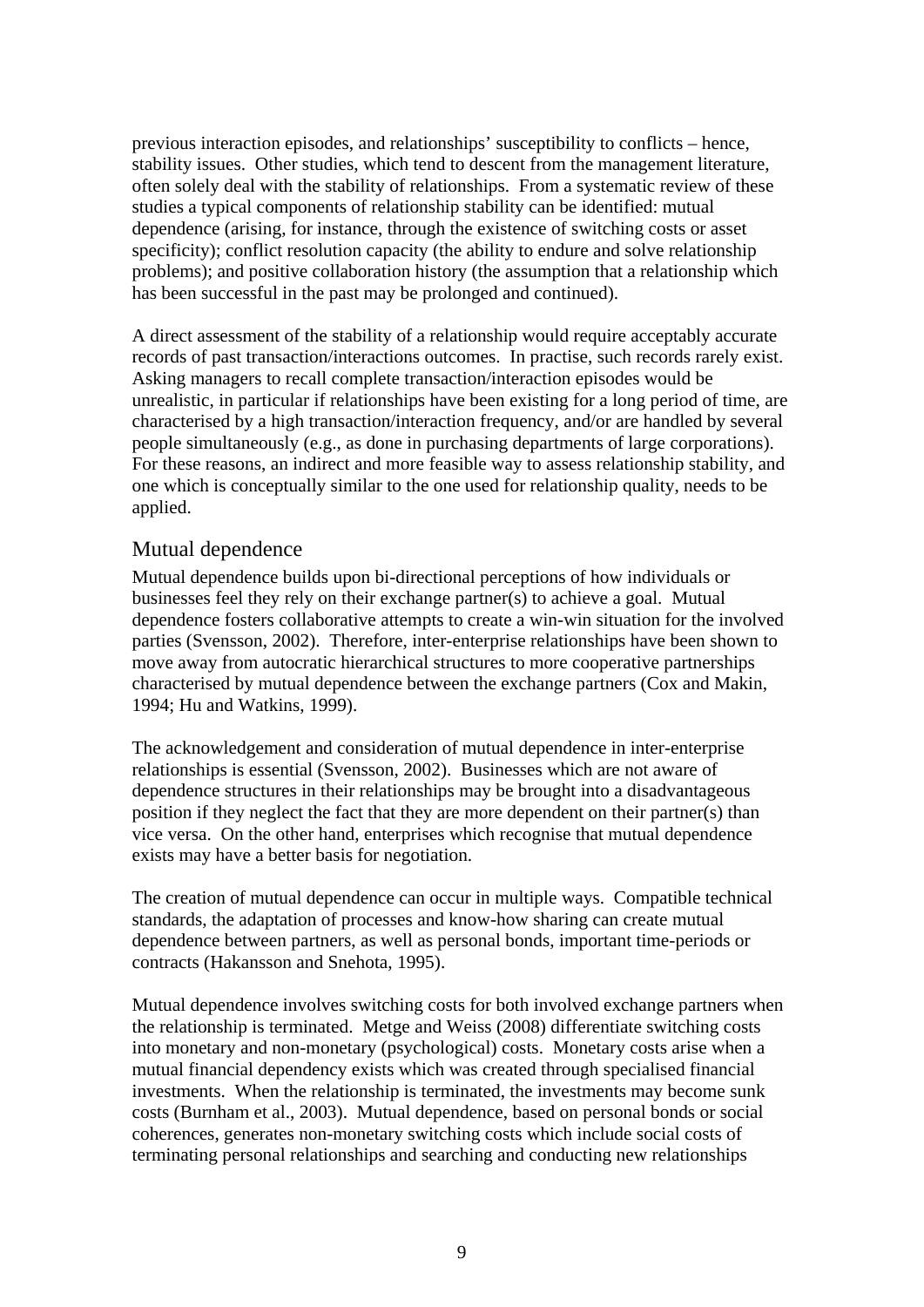(Metge and Weiss, 2008). For instance, long-existing family businesses, may have built personal bonds to their suppliers or buyers. Switching may then be perceived as an emotional barrier. Also, the necessity of gathering information and educational requirements for building a new relationship may construct a non-monetary barrier (Bhattacharya and Bolton, 2000). Thus, mutual dependence implies non-monetary and monetary switching costs which create coercive barriers towards disruption or termination of relationships even in critical phases of the relationship.

### Conflict resolution capacity

Conflicts can be understood as unsettled differences in opinions, leading to dispute between two or more parties. Conflicts in business relationships arise through productor process-stream problems, dependencies on assets, non-conciliatory networks or unforeseen events in the natural and social environment (Peck, 2005). The intensity and frequency of these conflicts can vary depending on the nature of the relationship but are necessarily meaningful for the sustainability of inter-enterprise relationships. More important than measuring the intensity and frequency of conflicts is the effectiveness of how problems are handled – i.e., the degree of existing conflict resolution capacity (Anderson and Narus, 1990).

Five different methods of conflict resolution are discussed in the management literature (McKenna and Richardson, 1995): (i) competitive – dominating the exchange partner for one's own needs; (ii) neglecting – avoiding the fact that a conflict exists; (iii) accommodation – appeasing the exchange partner while maximising ones own benefits; (iv) compromise – sharing what is available without finding a solution; and  $(v)$ collaborative behaviour – finding a solution together. Conflict resolution capacity also depends on national and business cultures, such as differences in behaviour to avoid uncertainty (Mello and Stank, 2005).

For the stability of inter-enterprise relationships, collaborative behaviour is essential. If conflicts are not solved jointly or are neglected, the chain relationship may be terminated prematurely. Buyers and suppliers who recognise their mutual dependence conduct cooperative strategies to resolve conflicts to a higher degree than relationships with a competitive behaviour (Wong et al., 1999). In this regard, Sachan et al. (2005) review relationships of agri-food supply chains in India and identify powerful intermediaries as a source for conflicts leading to high transaction costs. The authors then project different interaction models, such as competitive and collaborative models, in optimistic and pessimistic future scenarios. They conclude that the most sustainable relationship models are characterised by collaborative behaviour leading to lower supply chain costs for all stakeholders.

### Positive collaboration history

Collaboration (i.e., interaction) between businesses can be of indirect or of direct nature. Businesses may either interact indirectly by sharing a common infrastructure (e.g., market) or collaborate directly through establishing contact with a potential partner and receiving a reaction. Here, we focus on such immediate bi-directional interactions.

Collaboration history comprises all positive and negative experiences made with the exchange partner and is used as a basis for deciding on future actions with the exchange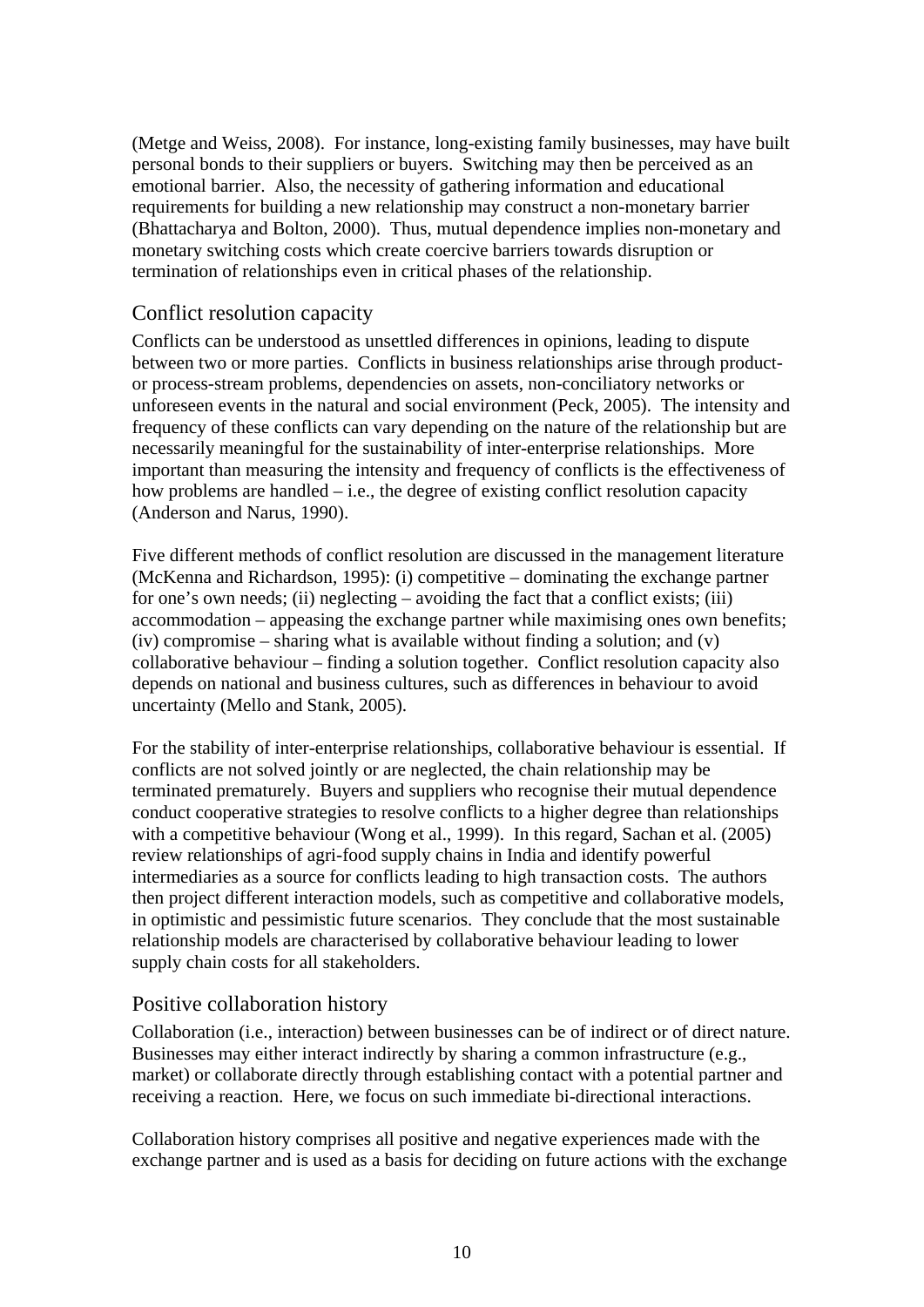partner. When companies transact for the first time, they commonly have no experience with an exchange partner and are limited in their evaluation possibilities (e.g., with regard to a partner's trustworthiness). While this may not be important for arm's-length transactions, such as in spot markets, adverse selection can cause severe hold-up problems and critical phases in longer-term relationships. Companies which have a positive collaboration history are characterised by commercially rewarding transactions, ideally for all involved stakeholders, successful productive endeavours and critical phases which have been endured and successfully resolved. Thus, a positive collaboration history contributes to the stability of relationships by reducing the probability of partners switching (Bejou et al., 1996; Anderson and Weitz, 1989).

Life-cycle models describe the typical development history of relationships. In theory, good relationships could continue endlessly as long as they are perceived of being rewarding and conflicts are resolved. However, more realistically, life-cycle models assume some kind of termination stage for a relationship. The models typically consist of three to five different stages, which include a 'birth' stage (i.e., the beginning of a relationship) and a 'death' stage (Dwyer et al., 1987). These models reflect an ideal and linear development of a relationship. In practice, relationships must not necessarily follow this strict progression.

The real life of a business relationship comprises routine and critical episodes (Storbacka et al., 1994). Routine episodes are phases where behaviour and processes are mostly standardised and formalised. These episodes require only a low degree of mental involvement of the related parties (Storbacka et al., 1994). In contrast, critical episodes are highly disruptive and difficult to handle. Companies in stable, long-lasting relations usually can look back at a chain history in which one or more critical episodes have been outlived and which at the same time is characterised by the existence of routine problem-solving processes.

For the assessment of collaboration history, survey items typically enquire about respondents' experiences with their business partners (i.e., whether the past has been a success or not). Sometimes it is also assessed whether a relationship is a long-term alliance and how the continuation of the relationship is handled (e.g., by automatic contract extension due to a positive performance in the past).

#### *Summary*

In summary, Figure 2 depicts the components of the proposed aggregate multidimensional SIR construct graphically.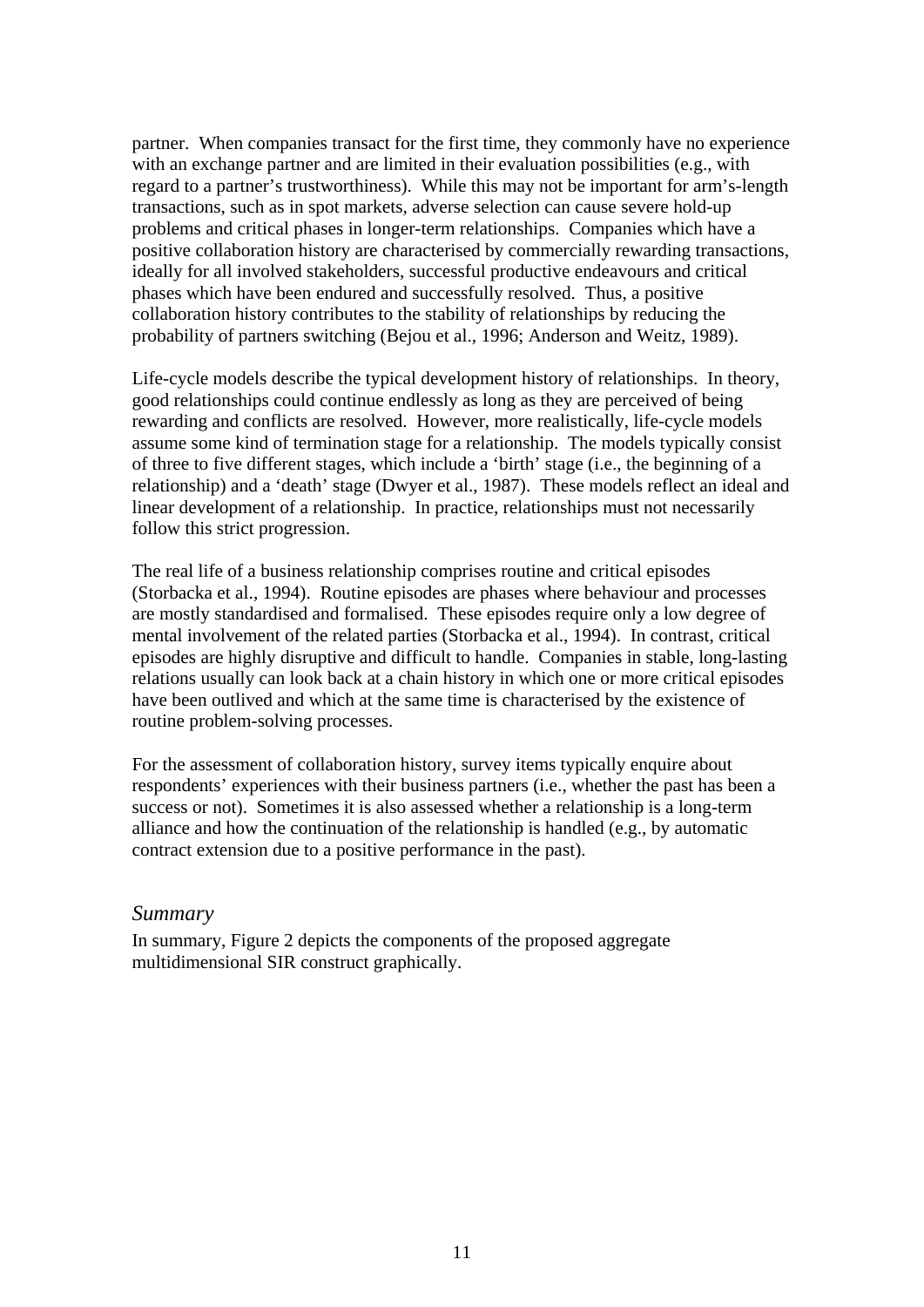**Figure 2. The SIR construct** 



*Source*: author's draft

### **Review of previous empirical findings**

In the following, previous findings on European agri-food chains, using the above described SIR construct are reviewed. The data collection process has been described elsewhere (Fischer et al., 2008). In short, the data were collected from November 2006 to April 2007 in six different EU countries (Germany, UK, Spain, Ireland, Finland and Poland), for three different agri-food chains (pig meat, beef and cereals) and two different chain stages (upstream: farmer-processor, and downstream: processor-retailer). In total, the surveys yielded 1,442 usable responses. Structural equation modelling (SEM) has been used for analysing the collected data. This statistical technique has also been described in more detail in Fischer et al. (2008).

### *General results*

Figure 3 reports the final pooled SEM estimation results. These results are discussed more substantially in Fischer et al. (forthcoming). The model depicts the main influence factors that determine SIRs in European agri-food chains. The model fits the data quite well, with all goodness-of-fit measures above (below) the recommended acceptance levels. The deviation of the correlation structure as suggested by the specified model from the one observed in the data is not significant ( $p = 0.07$ ), as it should be. Overall, 48% of the variance in the observed RS construct can be explained by the identified determinants.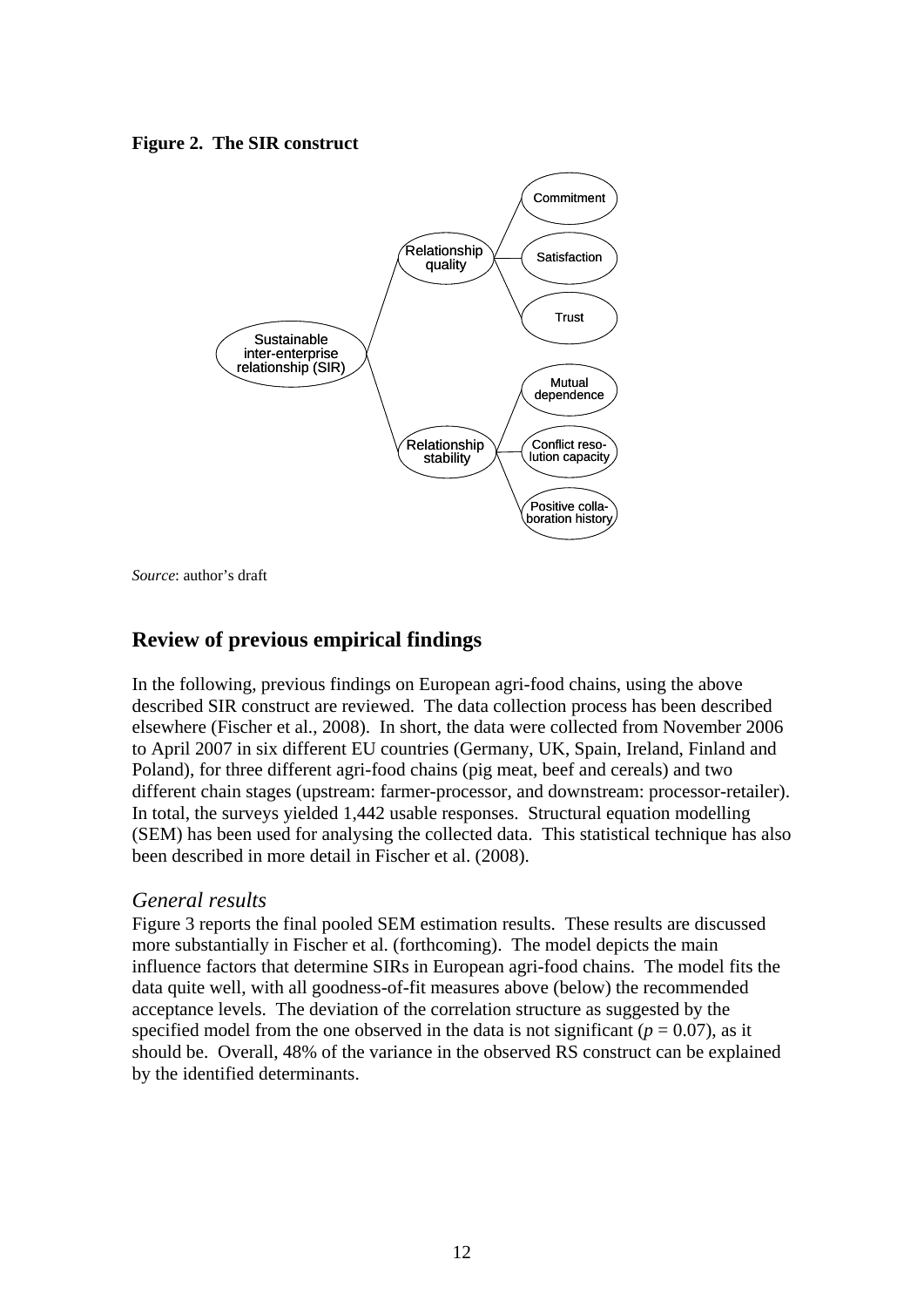

**Figure 3. Factors affecting sustainable agri-food relationships** 

Notes: .00 = standardised estimated parameters; \*\*\* (\*\*) statistically significantly different from zero at least at the 99% (95%) confidence level; + constrained parameter, thus no significance level available; **.00**  $=$  squared multiple correlations (R<sup>2</sup>); Model fit measures: CMIN/DF  $=$  1.479 (p  $=$  .069); NFI  $=$  .994; RMSEA = .018; Sample size: 1,442 observations.

*Source*: Fischer et al. (forthcoming).

1

In the structural model, four variables have a positive and statistically significant impact on the RS construct: effective communication, the existence of personal bonds, the impact of key people leaving, and equal power distribution between buyer and supplier. The most important contributor to the sustainability of a chain relationship is effective communication (with a standardised regression weight of 0.51). This outcome confirms the results of other research, which sees communication as the most important factor in achieving successful inter-enterprise cooperation (Bleeke and Ernst, 1993; Mohr et al., 1996). The existence of personal bonds (0.26) is the second most important RS determinant. Equal power distribution between business partners (0.15) is the third. Finally, the variable 'key people leaving' has a significant negative impact, though to a lower degree  $(-0.06)$ .

Looking at regressor interdependencies, the existence of personal bonds and the impact of key people leaving are positively and statistically significantly correlated with each other. This suggests that to a large extent key people are those who also develop personal bonds with business partners. Moreover, the existence of personal bonds, equal power distribution and effective communication are all positively and significantly correlated with each other. $4$  Thus the existence of personal bonds

<span id="page-13-0"></span><sup>&</sup>lt;sup>4</sup> All regressor correlations have been carefully tested by considering their significance levels and the impact on model fit when leaving them away. The correlations between the impact of key people leaving and effective communication and equal power distribution have been found to be insignificant. This makes sense from a theoretical point of view: there is no reason to believe that when key people leave a company the power distribution between that company and its buyer or suppliers changes. There could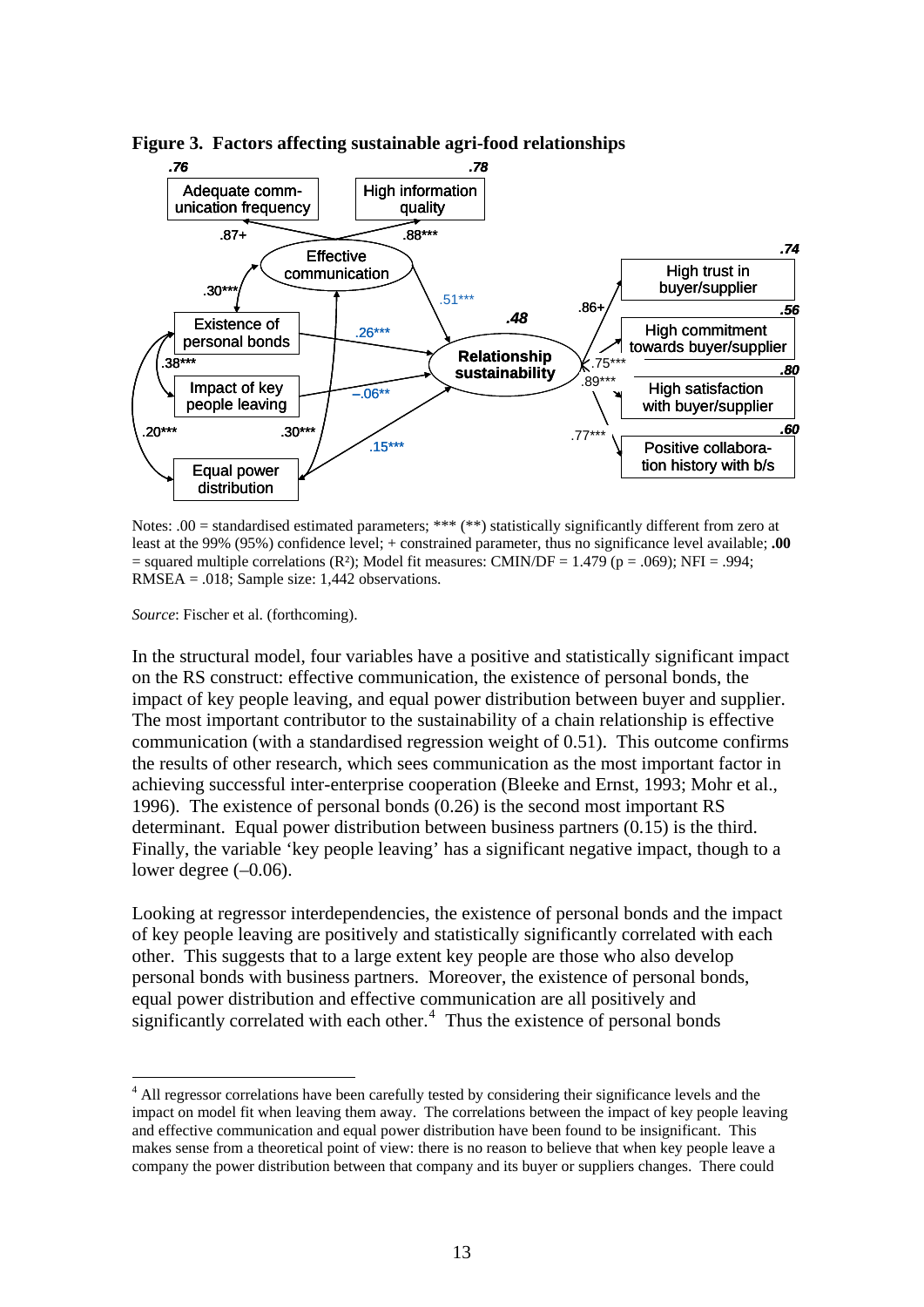contributes to effective communication; equal power distribution contributes to the development of personal bonds and to effective communication, and vice versa.

In the measurement models, the reflectively specified constructs 'relationship sustainability' and 'effective communication' perform well, with all factor loadings being above the recommended levels of 0.60 and all communalities also being equal or larger than 0.60 (except for the commitment item, which is 0.56). In the SIR construct the most important components are satisfaction and trust. In the 'effective communication' construct both components (adequate communication frequency and high information quality) are equally important.

### *Chain stage-specific results*

The general estimation results just described can be disaggregated into specific results for individual chain stages. The chain stage-specific estimates [\(Table 1\)](#page-15-0) yield a model fit which is even slightly better than the one from the general SEM. However, the differences in the estimated coefficients reveal interesting specificities within the investigated agri-food chains.

At the farmer-processor stage, effective communication (0.49) is the most important relationship sustainability determinant, followed by the existence of personal bonds (0.29), equal power distribution between business partners (0.15), and the negative impact of key people leaving. Taken together, these four determinants explain about 48% of the variance in the relationship sustainability score. These determinants are also positively and significantly correlated with each other. The measurement models reflect the general situation with satisfaction and trust being the most important components in the relationship sustainability construct, and communication frequency and information quality being equally important in the effective communication construct.

At the processor-retailer stage, there are only two significant determinants of relationship sustainability: effective communication (0.62), and equal power distribution (0.14). Taken together, these two determinants explain about 50% of the variance in the relationship sustainability score. Nevertheless, all four considered determinants are positively and significantly correlated with each other, indicating that in particular effective communication is improved by the existences of personal bonds and an equal power distribution between business partners. The involved measurement models are very similar to the one estimated for the farmer-processor stage.

Overall, it becomes clear that the existence of personal bonds (and the impact of key people leaving) do not seem to be important at the processor-retailer chain stage, but effective communication is crucial. Equal power distribution is however similarly important at both chain stages.

be a deterioration of effective communication as a result of key people leaving, however, there is likely to be a time lag and this was not captured in the way the data were collected.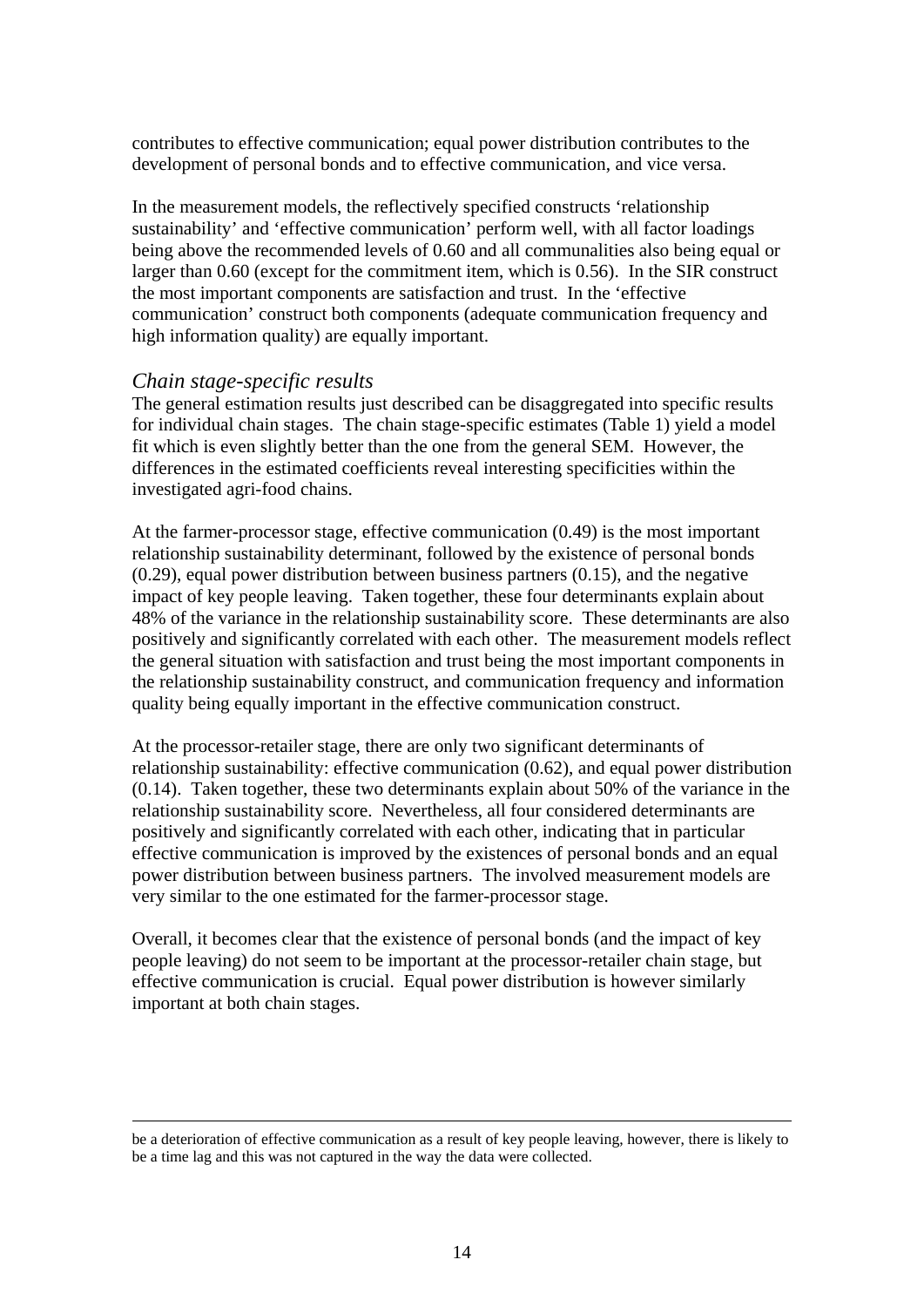|                    |                                                            | Farmer-processor<br>$(n=1,086)$ | Processor-retailer<br>$(n = 344)$ |
|--------------------|------------------------------------------------------------|---------------------------------|-----------------------------------|
| Structural model   | Effective Communication -> Relationship<br>Sustainability  | .49***                          | $.62***$                          |
|                    | Personal Bonds -> Relationship Sustainability              | $.29***$                        | $.10*$                            |
|                    | Key People Leaving -> Relationship Sustainability          | $-.07**$                        |                                   |
|                    | Equal Power Distribution -> Relationship<br>Sustainability | $.15***$                        | $.14**$                           |
|                    | Effective Communication <-> Personal Bonds                 | $.29***$                        | $.29***$                          |
|                    | Effective Communication <-> Equal Power<br>Distribution    | $29***$                         | $.23***$                          |
|                    | Personal Bonds <-> Key People Leaving                      | $.38***$                        | $.38***$                          |
|                    | Personal Bonds <-> Equal Power Distribution                | $.19***$                        | $.22***$                          |
|                    | $\mathbb{R}^2$ Relationship Sustainability                 | .475                            | .499                              |
| Measurement models | Communication Frequency <- Effective<br>communication      | $.86+$                          | $.90+$                            |
|                    | Information Quality <- Effective communication             | $.87***$                        | .91***                            |
|                    | Trust <- Relationship Sustainability                       | $.87+$                          | $.80+$                            |
|                    | Commitment <- Relationship Sustainability                  | $.74***$                        | $.72***$                          |
|                    | Satisfaction <- Relationship Sustainability                | .89***                          | $.87***$                          |
|                    | Collaboration History <- Relationship<br>Sustainability    | $.77***$                        | $.78***$                          |
|                    | $R2$ Communication Frequency                               | .742                            | .801                              |
|                    | $\mathbb{R}^2$ Information Quality                         | .761                            | .826                              |
|                    | $R^2$ Trust                                                | .755                            | .647                              |
|                    | $R2$ Commitment                                            | .551                            | .519                              |
|                    | $\mathbb{R}^2$ Satisfaction                                | .799                            | .752                              |
|                    | $R2$ Collaboration History                                 | .589                            | .603                              |
| Overall fit        | <b>CMIN/DF</b>                                             | 1.349                           |                                   |
|                    | p                                                          | .061                            |                                   |
|                    | <b>NFI</b>                                                 | .989                            |                                   |
|                    | <b>RSMEA</b>                                               | .016                            |                                   |

#### <span id="page-15-0"></span>**Table 1. Chain stage-specific SEM estimation results – standardised parameters† and significance levels**

Notes: † In the structural model, **–>** are regression weights and **<–>** are correlation coefficients; in the measurement model **<–** are factor loadings, **–>** are regression weights and **<–>** are correlation coefficients. *R***²** are squared multiple correlations in the structural model and communalities in the measurement models.

\*\*\* (\*\*, \*) means statistically significantly different from zero at the 99% (95%, 90%) confidence level. Only significant parameters are reported.

+ Parameter was constrained to 1 before estimation, thus no significance levels are available. *Source*: author's estimations from survey data.

These results help to understand of how to better manage relationships. However, they provide little guidance if the interest is in how to improve individual SIR dimensions.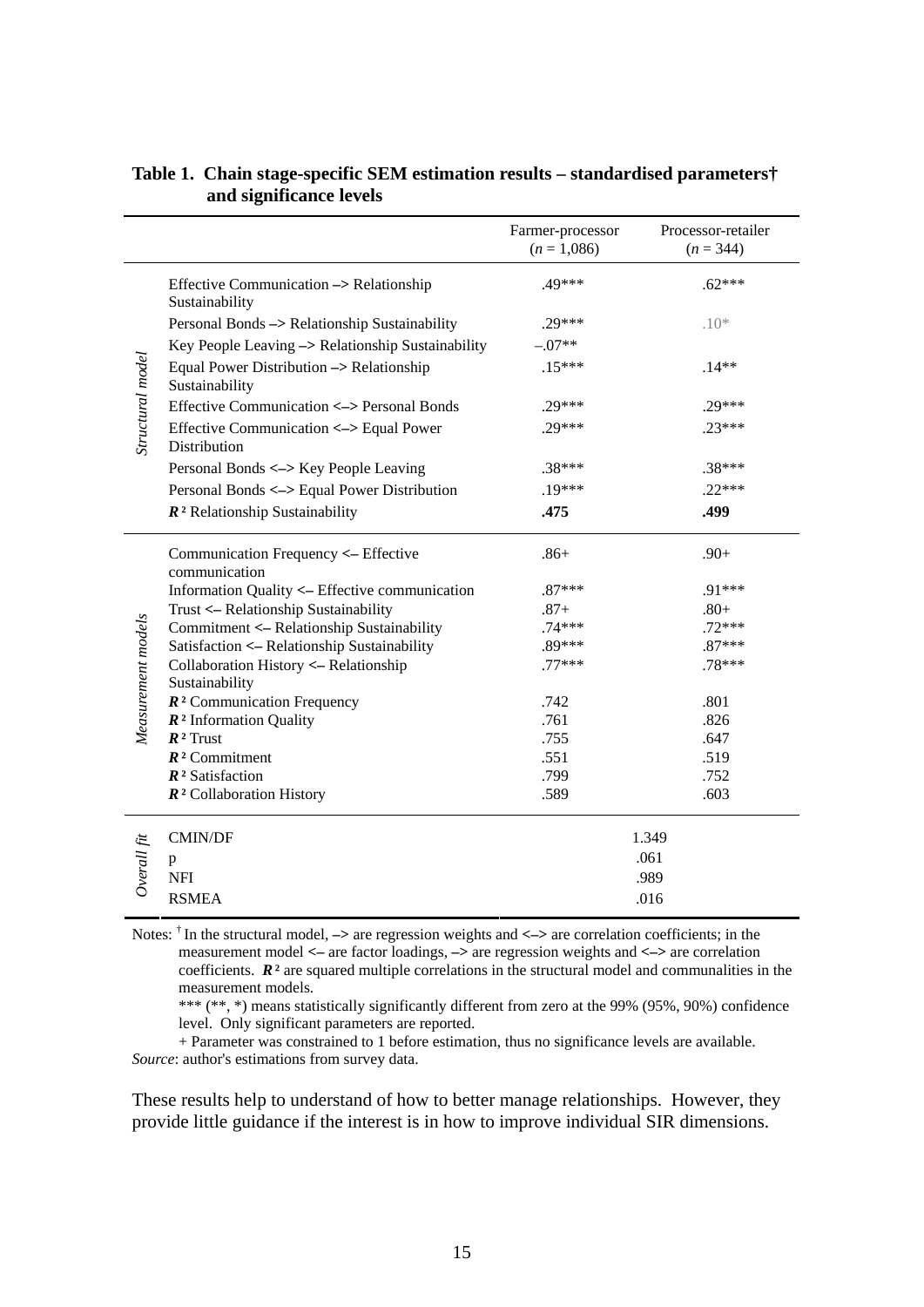Therefore, a detail empirical analysis is presented in the following where the dependent variable is not the SIR construct but it different sub-dimensions.

### **Factors affecting individual relationship dimensions**

The theoretical discussion above highlighted that there is no consensus on the interrelationships between commitment, satisfaction and trust. That is, it is not clear whether these relationship components are merely correlated or whether there are important causality links between them. Yet, in any case, correlation is a necessary condition for causality even if not a sufficient one. There is currently no established theory which postulates specific causality links between the three mentioned relationship stability dimensions. Therefore, empirical estimations will be used to explore potential causality links between the components, guided on SEM fit statistics. That is, the model with the best fit statistics will be taken as an indicator for a potential causality link. However, it cannot be claimed that the presented models are the only ones which fit the data. Nor can it be claimed that they are a complete description of the phenomena under investigation. The analyses were conducted on the basis of cross-section data and some of the estimation results may be different in the case of longitudinal data. Furthermore, given the non-experimental, cross-sectional design, proof of causation cannot be fully established. All that can be said for sure is that the analysed data are not inconsistent with the causal relationships hypothesised and depicted. However, what can be claimed is that the presented models are the ones which best fit the data, among the many alternative specifications which are theoretically permissible and which we have tested.

### *Relationship quality*

Figure 4 depicts the results when the model described in Figure 3 is estimated for the individual relationship quality indicators, treating them as potentially endogenous and/or as independents. Using such a model specification for the pooled dataset (i.e., non-chain stage-specific), the best model fit statistics that can be obtained (CMIN/DF  $=$ 8.054 ( $p = .000$ ); NFI = .976; RMSEA = .070) are considerably worse than when the SIR construct is used as a dependent variable. Nevertheless, when using this model as a starting point, subsequent chain stage-specific estimated SEMs yield a satisfactory model fit. In addition, the estimated  $R^2$ s are comparatively high and all of the estimated coefficients are highly significant in Figure 4. For these reasons, this model is considered as acceptable and discussed in the following.

The main finding arising from this SEM is that Effective Communication mostly helps to build Trust in a buyer/supplier relationship (standardised regression weight of .46). Trust in turn strongly increases Commitment (.57) and Satisfaction (.49). Thus, Trust is a powerful mediating variable which helps to reinforce the weaker direct effect which Effective Communication has on Commitment and Satisfaction. Commitment in turn also strengthens Satisfaction, but the effect is smaller (.28). Simplifying and summarising, the following line of causation may be postulated:

#### *Effective Communication –> Trust –> Commitment –> Satisfaction*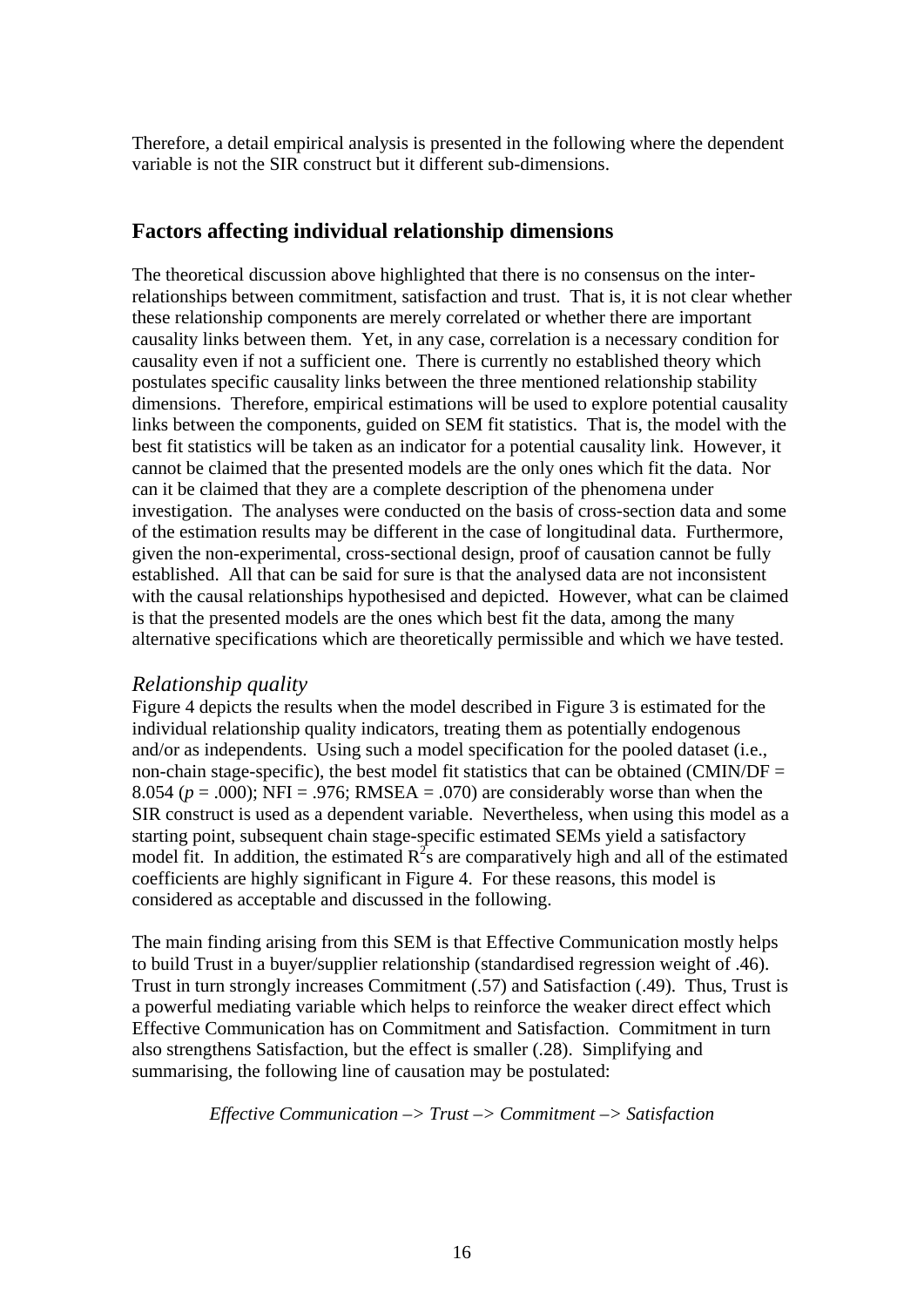

**Figure 4. Factors affecting relationship quality dimensions – general** 

Notes: .00 = standardised estimated parameters; \*\*\* (\*\*) statistically significantly different from zero at least at the 99% (95%) confidence level; + constrained parameter, thus no significance level available; **.00** = squared multiple correlations ( $\mathbb{R}^2$ ); Model fit measures: CMIN/DF = 8.054 ( $p =$ .000); NFI = .976; RMSEA = .070; Sample size: 1,442 observations. *Source*: author's estimations, compiled from survey data.

Looking at the other exogenous variables, Personal Bonds only enhances Trust. It also enhances communication effectiveness, which turns Effective Communication into a mediator, too. The negative impact of Key People Leaving is solemnly on Trust (–.08). Equal Power Distribution enhances Trust (.17) and to a smaller extent Satisfaction (.06). This again highlights the crucial role of trust in agri-food chain relationships. Nevertheless, despite this central role the specified model is only capable of explaining about 40% of the variation in the trust variable. Other factors therefore need to be in play that have not been considered in this model. Commitment is also explained to about 40% in this SEM while the variation in Satisfaction is accounted for to 65%. The bivariate correlations and measurement model statistics are similar to the general model (Figure 3) and are therefore not discussed in further detail here. Simplifying and summarising again, the following causation patterns may be proposed:

> *Effective Communication –> Trust, Satisfaction, Commitment Personal Bonds –> Trust (Effective Communication) Key People Leaving –> Trust Equal Power Distribution –> Trust, Satisfaction*

[Figure 5](#page-18-0) displays the specific estimation results for the farmer-processor chain stage. The estimated model fits the data now much better (CMIN/DF =  $3.822$  ( $p = .000$ ); NFI  $= .977$ ; RMSEA = .044). Yet, the estimated coefficients and  $R^2$ s are fairly similar to the overall results. The main difference is that there is no direct effect of Equal Power Distribution on Satisfaction at this chain stage. Equal Power Distribution only has a strengthening effect on Trust.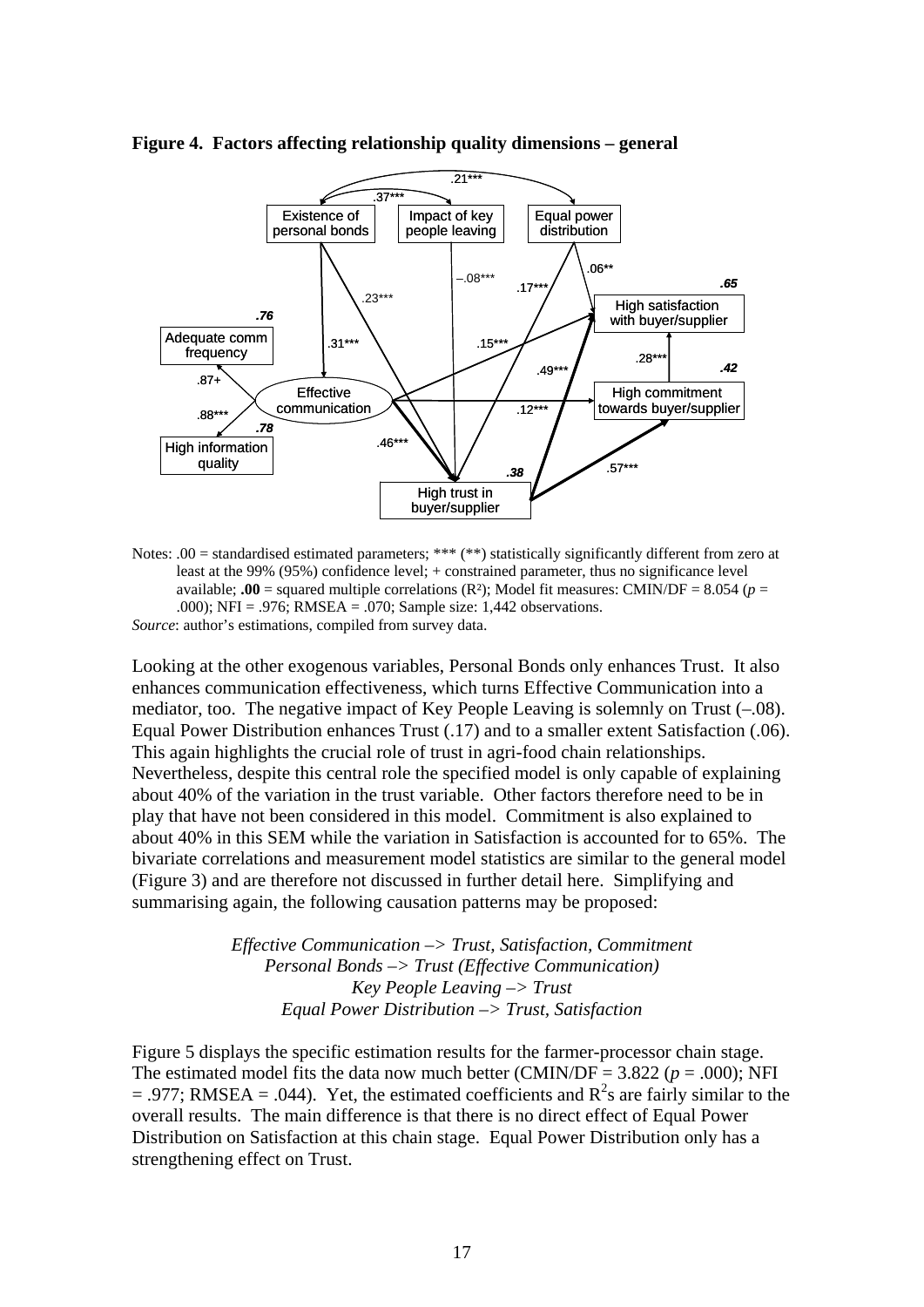

<span id="page-18-0"></span>**Figure 5. Factors affecting relationship quality dimensions – farmer-processor chain stage** 

Notes:  $.00 =$  standardised estimated parameters; \*\*\* (\*\*) statistically significantly different from zero at least at the 99% (95%) confidence level; + constrained parameter, thus no significance level available:  $.00$  = squared multiple correlations (R<sup>2</sup>): Model fit measures: CMIN/DF = 3.822 ( $p =$ .000); NFI = .977; RMSEA = .044; Sample size: 1,086 observations. *Source*: author's estimations, compiled from survey data.

At the processor-retailer chain stage the estimation results are different as compared to the farmer-processor relationship. Between processors and retailers Effective Communication has a much larger positive effect on Commitment, while Trust has a considerably lower one. More generally, Trust seems to be less of an issue with fewer antecedents and an overall weaker impact on the other relationship quality components. On the other hand, Effective Communication has stronger effects on Trust, Commitment and Satisfaction. This implies that the mediating role of Trust is less important in the processor-retailer relationship as compared to the farmer-processor chain stage. This finding confirms the earlier results ([Table 1](#page-15-0)) where Effective Communication had a stronger impact on the SIR construct and Trust a smaller factor weight within it at the processor-retailer chain stage.

Looking at the other exogenous variables, it becomes apparent that Key People Leaving does not seem to be a problem at the processor-retailer stage (perhaps because relationships are more professionally managed). Personal Bonds only enhance Effective Communication but none of the relationship quality components directly. (Again this is in line with the findings arising from [Table 1.](#page-15-0)) Equal Power Distribution has a lower direct impact on Trust but does have one on Satisfaction (however, not at the farmer-processor stage). Simplifying and summarising, the following lines of causation may be postulated:

> *Effective Communication –> Trust, Commitment, Satisfaction Personal Bonds –> Effective Communication Equal Power Distribution –> Satisfaction, Trust*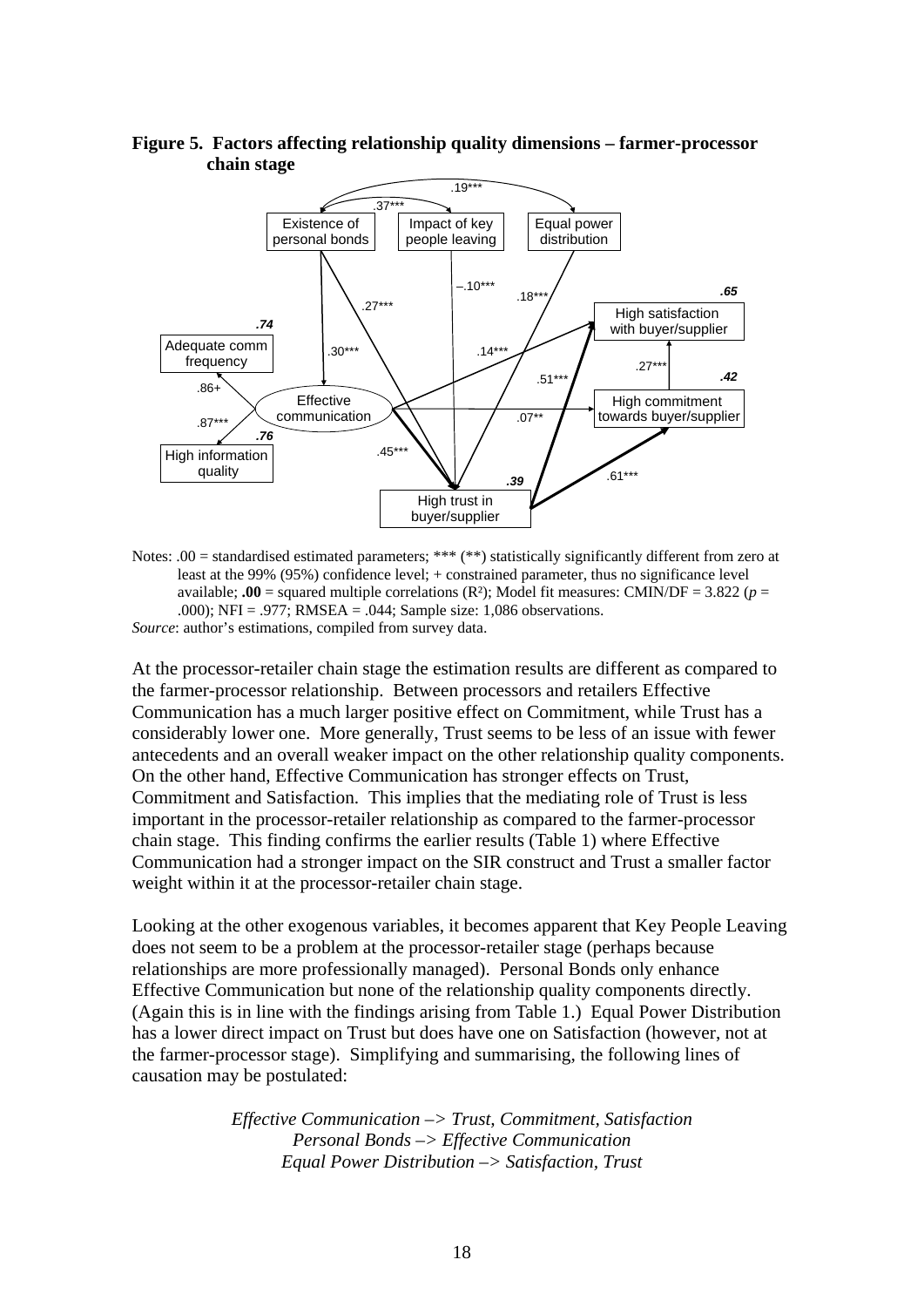

**Figure 6. Factors affecting relationship quality dimensions – processor-retailer chain stage** 

Notes: .00 = standardised estimated parameters; \*\*\* (\*\*) statistically significantly different from zero at least at the 99% (95%) confidence level; + constrained parameter, thus no significance level available; **.00** = squared multiple correlations ( $\mathbb{R}^2$ ); Model fit measures: CMIN/DF = 3.822 ( $p =$ .000); NFI = .977; RMSEA = .044; Sample size: 344 observations. *Source*: author's estimations, compiled from survey data.

### *Relationship stability*

The construct of relationship stability theoretically and empirically has been much less explored as discussed above. As a consequence the suggested measures in the literature have been less thoroughly tested in previous research. This may also be the reason why in the SIR construct in the general model (Figure 3) two measures of relationship stability had to be excluded on statistical grounds (the items did not fulfil the reliability criteria as, for instance, assessed by Cronbach's alpha). For reasons of comparability and consistency to the previous results (Figure 3), in the following only the relationship stability indicator Positive Collaboration History is used as a dependent variable.

The resulting SEM (Figure 7) is parsimoniously specified but yields a highly satisfactory model fit (CMIN/DF =  $1.015$  ( $p = .398$ ); NFI = .998; RMSEA = .003.). The figure displays chain stage-specific estimates (black: farmer-processor, blue: processorretailer) only. However, the aggregate (non-chain stage-specific) estimates are all in between the two stage-specific ones with every single one being statistically highly significant. Overall and stage-specifically, about 30% of the variance of the Positive Collaboration History variable is explained.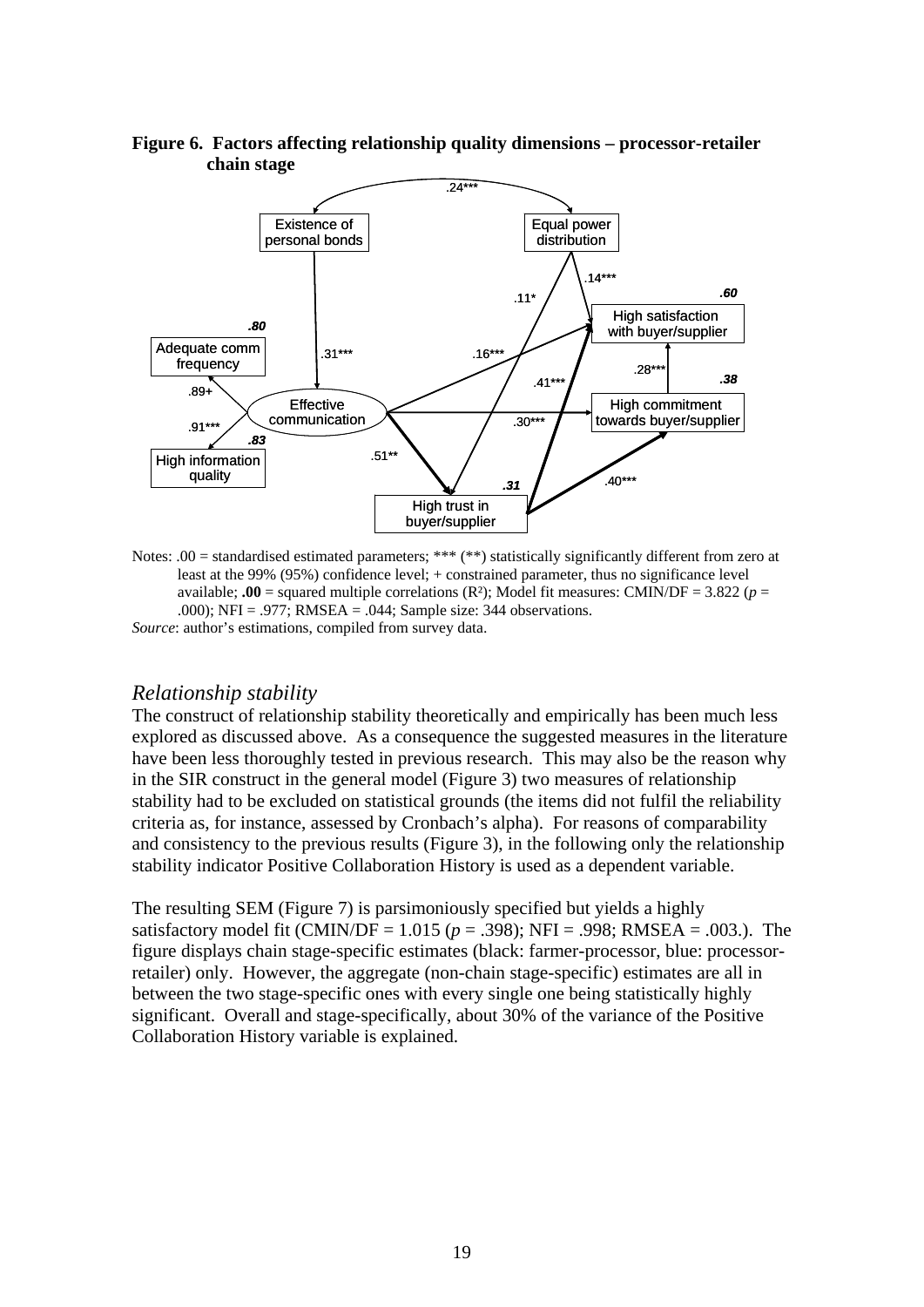



Notes: .00 = standardised estimated parameters: farmer-processor  $(n=1,086)$ ; processor-retailer  $(n=344)$ ; \*\*\* (\*) statistically significant at least at the 99% (90%) confidence level; *.00* = squared multiple correlations (*R*²); Model fit measures: CMIN/DF = 1.015 (*p* = .398); NFI = .998; RMSEA = .003. *Source*: author's estimations, compiled from survey data.

The most important determinant for relationship stability (Positive Collaboration History) is Effective Communication. This holds in both chain stages but the effect is even stronger at the processor-retailer chain stage. In the processor-farmer relationship the existence of Personal Bonds positively impacts on relationship stability, but it does not in processor-retailer relationships. Equal Power Distribution seems to be equally important for relationship stability at both chain stages but the estimate in the processorretailer is only significant at the 90% confidence level. Both Personal Bonds and Equal Power Distribution enhance Effective Communication, thus turning it into a powerful mediating variable. In addition, Personal Bonds and Equal Power Distribution are also positively correlated thus reinforcing each other. Simplifying and summarising again, the following causation patterns may be proposed:

*Effective Communication –> Positive Collaboration History Equal Power Distribution –> Effective Communication, Positive Collaboration History Personal Bonds –> Effective Communication, (Positive Collaboration History)* 

### **Discussion and conclusions**

In the globalised business environment in which today's enterprises operate it has become an essential part to connect more closely with others, and above all with customers and suppliers. In other words, building sustainable relationships has become a key source of group (or chain) competitive advantage. As a consequence, business managers need to know what sustainable inter-enterprise relationships are and how they can be managed systematically in order to improve company and chain performance.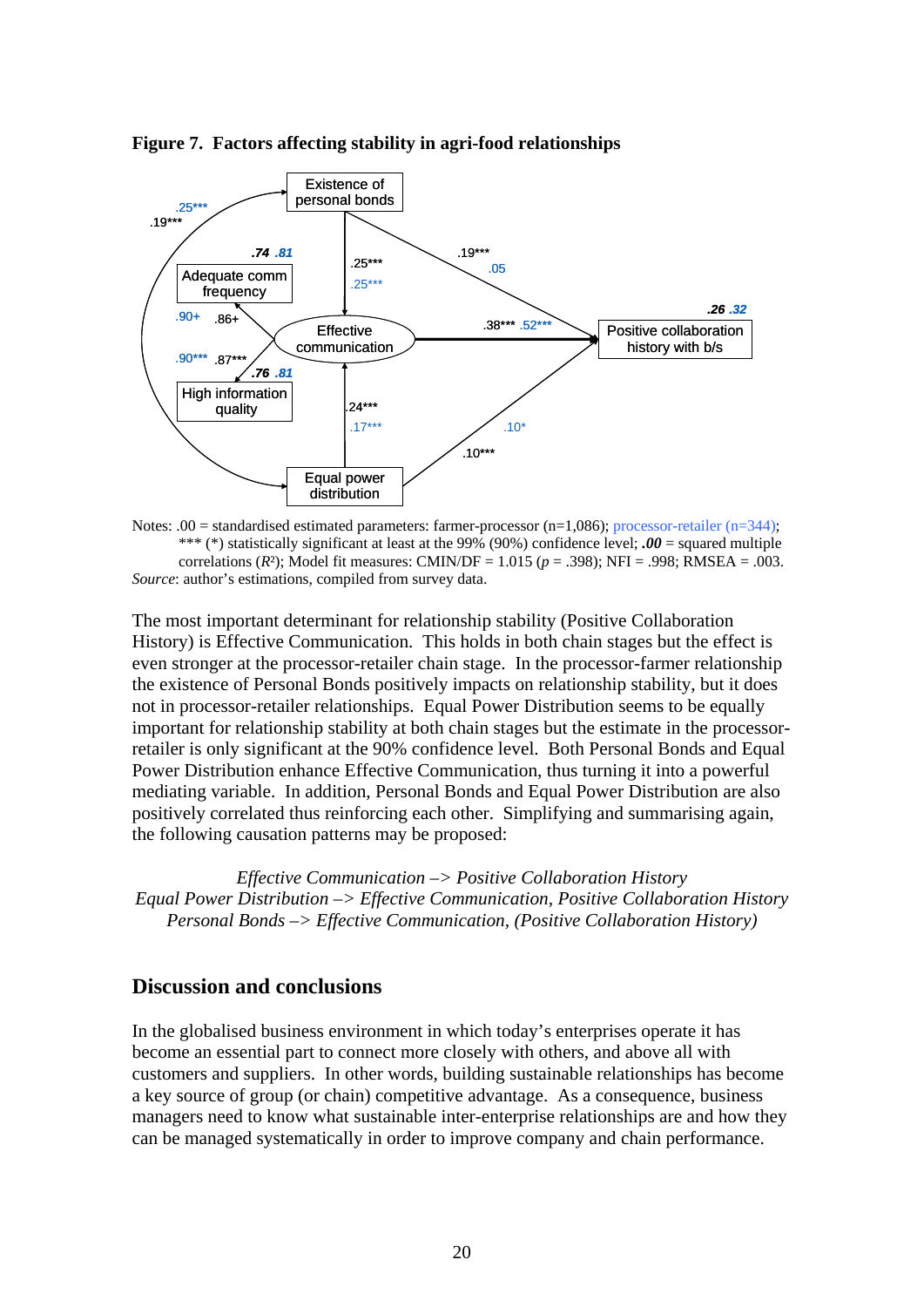This paper has discussed the 'sustainable inter-enterprise relationship' (SIR) construct. It consists of a quality and a stability component. Relationship quality reflects the overall mean outcome of a sequence of transactions/interactions which make up a business-to-business relationship and is itself composed of the (i) perceived commitment of a business partner, (ii) satisfaction with that partner, and (iii) trust in the partner. Previous research suggests that these three components are interrelated with each other. Relationship stability refers to the inter-temporal fluctuations in the quality outcomes of business transactions/interactions and is composed of the (iv) degree of mutual dependence of the business partners, (v) extent of conflict resolution capacity and (vi) existence of a positive collaboration history with a business partner.

Previous empirical results quantifying the determinants on SIR have shown that effective communication, the existence of personal bonds, equal power distribution between buyers/suppliers and the exit of key people all have significant impacts on relationship sustainability as a whole. It has also been shown that these effects differ between different agri-food chain stages. However, so far it has been unknown how these key determinants affect SIR components individually. This knowledge gap has been addressed in this paper.

The new empirical analyses presented above show that with regard to relationship quality trust in a business partner seems to be the most crucial component, taking the role of a powerful mediator. While commitment and satisfaction within a B2B relationship are also directly enhanced by effective communication (and equal power distribution), trust indirectly reinforces the effects of communication, personal bonds and equal power distribution while buffering the negative impact of key people leaving on commitment and satisfaction. However, the chain stage-specific results show that trust is much more of an issue at the farmer-processor stage than in the processorretailer relationship. In the latter, effective communication seems to be more important. The empirical results also reveal that high relationship satisfaction is ultimately a result of many, mutually reinforcing factors, in particular of trust, effective communication, commitment and (to a minor degree) equal power distribution. Personal bonds and the impact of key people leaving only indirectly affect the relationship quality components commitment and satisfaction. However, personal bonds are important for relationship stability, and in particular the here investigated component of a positive collaboration history with a buyer/supplier. This holds generally but is in particular true at the farmer-processor stage. Yet effective communication is again the main determinant of relationship stability, by holding an important mediation role. Equal power distribution has a minor impact on relationship stability.

Furthermore, it is now clear that personal bonds in business relationships mostly help to enhance (directly and indirectly) trust and relationship stability. This is interesting to find since business relationships – as inter-group relations – are generally thought to differ from inter-personal relationships because of the former's formality and supposed independence from individuals (Lambert and Knemeyer, 2006). It is therefore clear that in particular trust building in business relationship at least partly occurs also on a personal basis. This is reinforced by the finding that if key people leave, trust (and only trust) will be negatively affected. Together with the finding that personal bonds and key people leaving are positively correlated, this suggests that "key people" are those who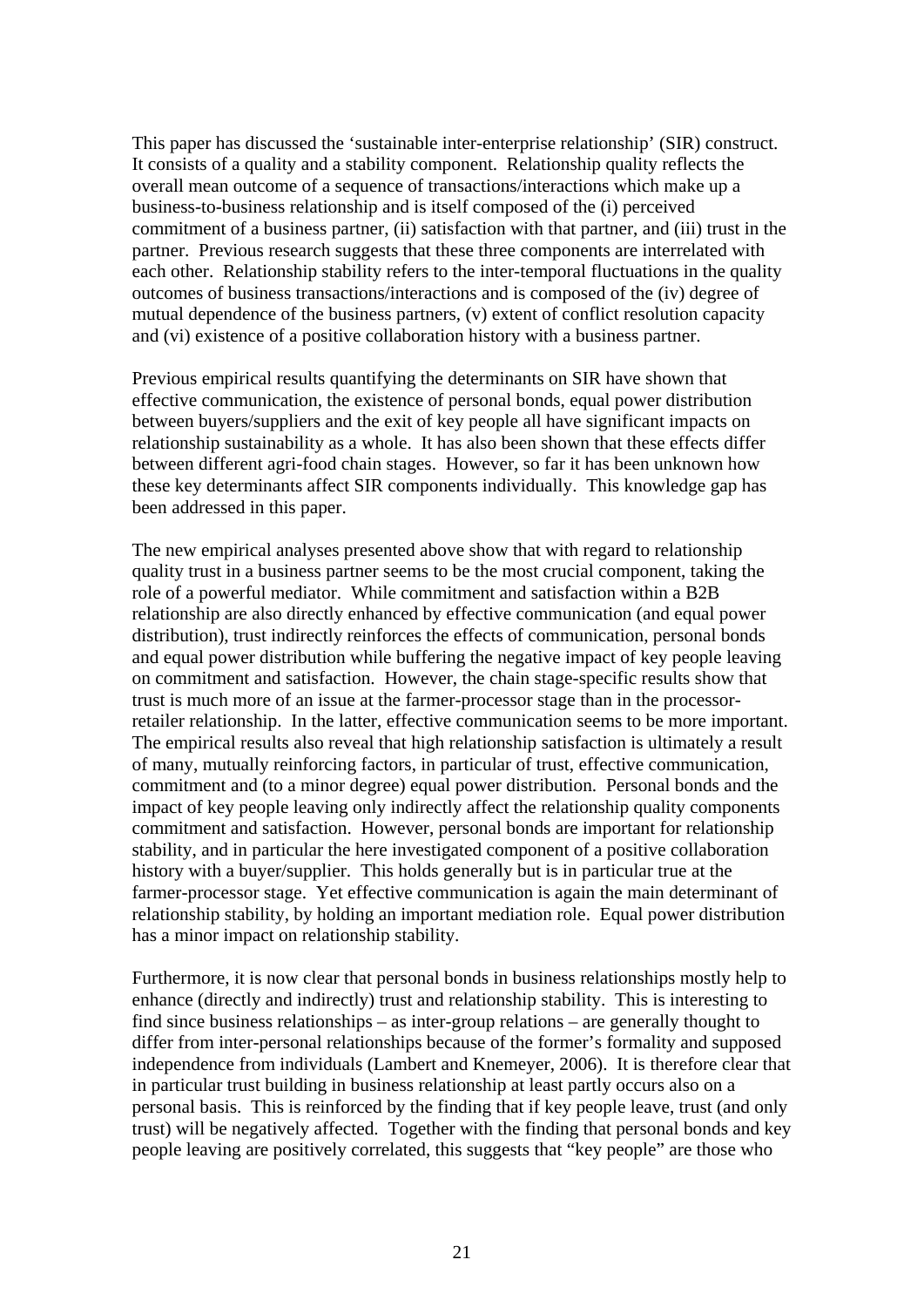build personal bonds and when they leave business partners loose trust in the partner business. This is in particular an issue at the farmer-processor chain stage.

The main practical implications for business management arising from these findings is first, that the suggested framework can help to gain a better understanding of what sustainable inter-enterprise relationships actually are. Having a better understanding of such relationships allows for better managing them and thus to improve unsustainable ones. For example, if two companies have a relationship problem, the suggested SIR framework can help them to investigate whether it is actually a trust, commitment, satisfaction or stability issue. If it turns out to be a commitment issue then from the discussed models it is clear that commitment may be increased by improving trust and communication. If it is primarily a trust problem, then building personal bonds may help best. Satisfaction is more complex to increase but without enhancing commitment satisfaction may not be easy to improve. Stability, finally, seems to be a main function of effective communication and personal bonds.

Future research within this domain may more closely look at the role of trust in agrifood chain relationships. Here, the mediating role of this variable has been highlighted. However, this aspect could be explored in more depth and formality. There are statistical procedures (mediation tests) which can be applied for a more thorough investigation of the strength and significance of the postulated reinforcement/buffering effects.

### **References**

- Adams, J. (1965): Inequity in social exchange. *Advances in Experimental Social Psychology*, 62: 335-34.
- Anderson, E. and Weitz, B. (1989): Determinants of continuity in conventional industrial channel dyads. *Marketing Science*, 8 (4): 310-323.
- Anderson, J. and Narus, J. (1990): A model of distributor firm and manufacturer firm working partnerships. *Journal of Marketing*, 54 (1): 42-58.
- Backhaus, K. and Büschken, J. (1999): The Paradox of Unsatisfying but Stable Relationships – A Look at German Car Suppliers. *Journal of Business Research*, 46 (3): 245-257.
- Barnes, B., Naudé, P. and Michell, P. (2005): Exploring Commitment and Dependency in Dyadic Relationships. *Journal of Business-to-Business Marketing* 12, (3): 1-26.
- Batt, P. (2003): Building trust between growers and market agents. *Supply Chain Management: An International Journal*, 8, (1): 65-78.
- Baumeister, R. and Leary, M. (1995): The need to belong: Desire for interpersonal attachments as a fundamental human motivation. *Psychological Bulletin*, 117: 497- 529.
- Bejou, D., Wray, B. and Ingram, T. (1996): Determinants of relationship quality: An artificial neural network analysis. *Journal of Business Research*, 36 (2): 137-143.
- Bennett, R. and Rundle-Thiele, S. (2004): Customer satisfaction should not be the only goal. *Journal of Service Marketing*, 18, (7): 514-523.
- Beth, S., Burt, D, Capacino, W., Gopal, C., Lee, H., Porter Lynch, R. and Morris, S. (2006): Supply Chain Challenges: Building Relationships. *Harvard Business Review on Supply Chain Management*. Harvard Business School Press, Boston: 65-86.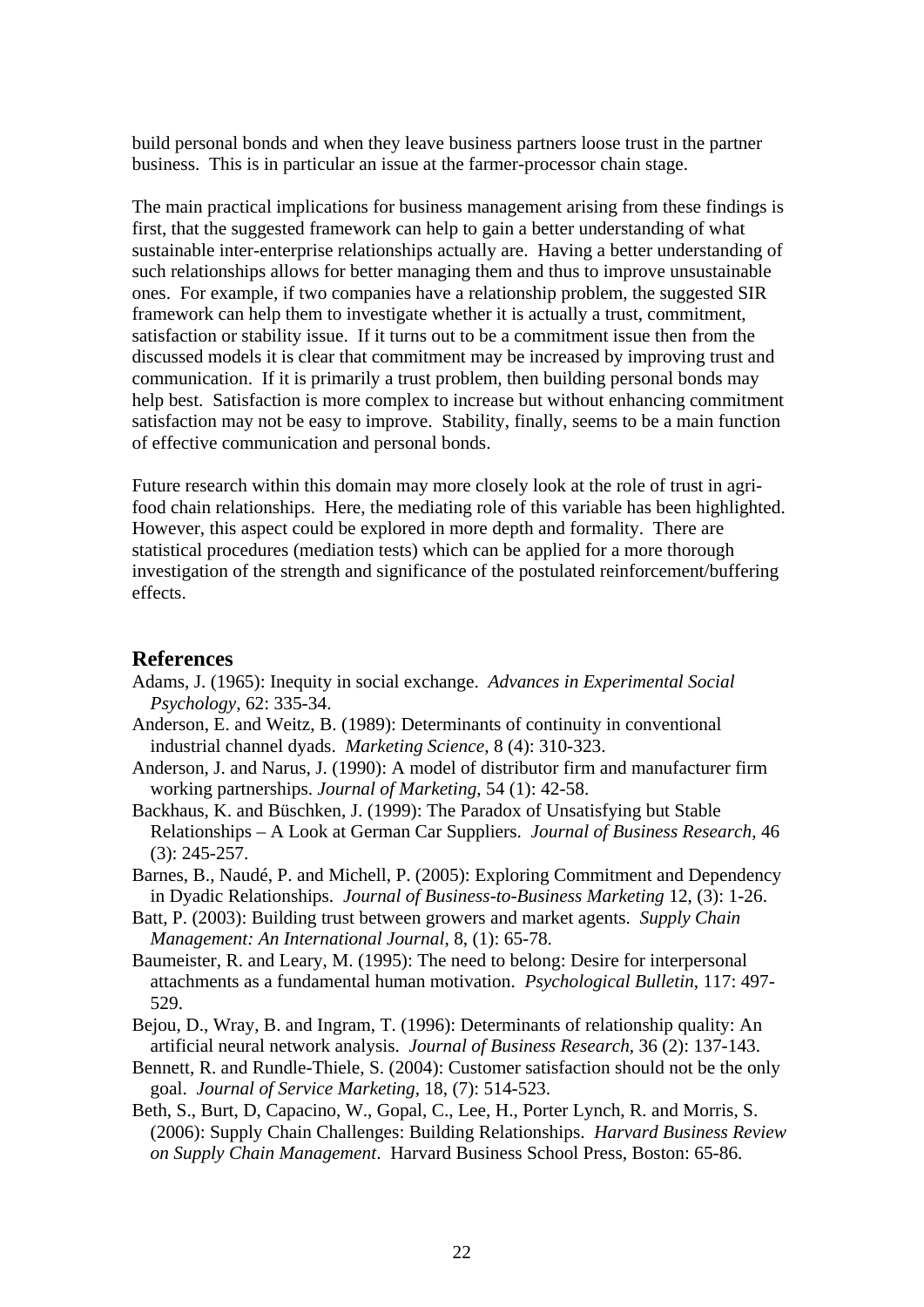- Bhattacharya, C. and Bolton, R. (2000): Relationship Marketing in Mass Markets. In: Sheth, J and Parvatiyar, A. (eds.): *Handbook of Relationship Marketing*. Sage Publications, Canada.
- Bigne, E. and Blesa, A. (2003): Market orientation, trust and satisfaction in dyadic relationships: a manufacturer-retailer analysis", *International Journal of Retail & Distribution Management*, 31 (11): 574-590.
- Blau, P. (1964): *Exchange and power in social life*. Wiley, New York.
- Burnham, T., Frels, J. and Mahajan, V. (2003): Consumer Switching Costs: A Typology, Antecendents, and Consequences. *Journal of the Academy of Marketing Science*, 31 (2): 109-126.
- Carrell, M. and Dittrich, J. (1978): Equity Theory: The Recent Literature, Methodological Considerations, and New Directions. *The Academy of Management Review*, 3 (2): 202-210.
- Chen, Y. (2000): Promises, Trust, and Contracts. *The Journal of Law, Economics & Organization*, 16 (1): 209-232.
- Chiles, T. and McMackin, J. (1996): Integrating variable risk preferences, trust, and transaction cost economics. *Academy of Management Review*, 21(1): 73-99.
- Chiou, J.-S. and Droge, C. (2006): Service Quality, Trust, Specific Asset Investment, and Expertise: Direct and Indirect Effects in a Satisfaction-Loyalty Framework. *Journal of the Academy of Marketing Science*, 34 (4): 613-627.
- Cox, A. (2004): The Art of the Possible: Relationship Management in Power Regimes and Supply Chain. *Supply Chain Management – An International Journal*, 9 (5): 346-356.
- Cox, C. and Makin, P. (1994): Overcoming Dependence with Contingency Contracting. *Leadership & Organization Development Journal*, 15 (5): 21-26.
- Dorsch, M., Swanson, S. and Kelley, S. (1998): The Role of Relationship Quality in the Stratification of Vendors as Perceived by Customers. *Journal of the Academy of Marketing Science*, 26 (2): 128-142.
- Dwyer, F., Schurr, P. and Oh, S. (1987): Developing buyer-seller relationships. *Journal of Marketing*, 5 (1): 11-27.
- Dyer, J. and Singh, H. (1998): The relational view: cooperative strategy and sources of interorganizational competitive advantage. *Academy of Management Review*, 23 (4): 660-679.
- Fischer C., Hartmann, M., Reynolds, N., Leat, P., Revoredo-Giha, C., Henchion, M., Gracia, A. and Albisu, L.M. (forthcoming). The Determinants of Relationship Type Choice and Relationship Sustainability: a European Cross-country Analysis. In: Fischer C. and Hartmann M. (eds.): *Agri-food Chain Relationships*. Oxford: CAB International.
- Fischer, C. and Reynolds, N. (forthcoming). Collaborative Advantage, Relational Risks and Relationship Sustainability: a Literature Review. In: Fischer C. and Hartmann M. (eds.): *Agri-food Chain Relationships*. Oxford: CAB International.
- Fischer, C., Hartmann, M., Bavorova, M., Hockmann, H., Suvanto, H., Viitaharju L., Leat, P., Revoredo-Giha, C., Henchion, M., McGee, C., Dybowski, G. and Kobuszynska, M. (2008): Business relationships and B2B communication in selected European agri-food chains – first empirical evidence. *International Food and Agribusiness Management Review*, 11 (2): 73-99.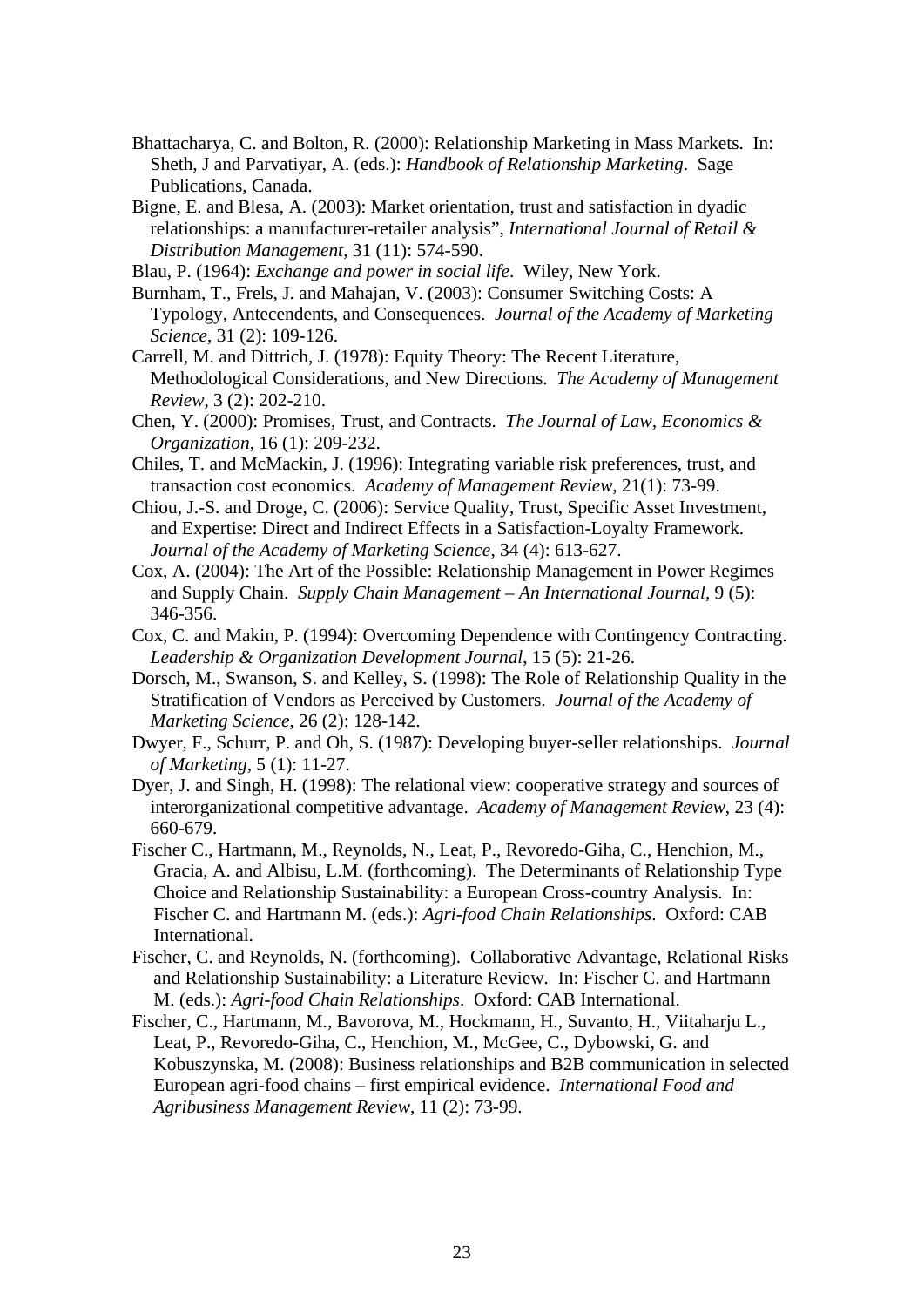- Geyskens, I. and Steenkamp, J.-B. (2000): Economic and social satisfaction: measurement and relevance to marketing channel relationships. *Journal of Retailing*, 76 (1): 11-32.
- Giese, J. and Cote, J. (2000): Defining Consumer Satisfaction. *Academy of Marketing Science Review*, 4 (2).
- GTZ (2007): ValueLinks Manual The Methodology of Value Chain Promotion. Division 45 Agriculture, Fisheries and Food. Deutsche Gesellschaft fuer technische Zusammenarbeit, Eschborn, Germany.
- Hakansson, H. and Snehota, I. (1995). *Developing Relationships in Business Networks*. Routledge, London and New York.
- Hennig-Thurau, T. and Klee, A. (1997): The Impact of Customer Satisfaction and Relationship Quality on Customer Retention: A Critical Reassessment and Model Development. *Psychology & Marketing*, 14 (8): 737-765.
- Hu, X. and Watkins, D. (1999): The evolution of trade relationships between China and the EU since 1980s. *European Business Review*, 99 (3): 154-161.
- Humphrey, J. and Memedovic, O. (2006): Global Value Chains in the Agrifood Sector. United Nations Industrial Development Organisation, Vienna, Austria.
- Huseman, R., Hatfield, J. and Miles, E. (1987): A New Perspective on Equity Theory: The Equity Sensitivity Construct. *The Academy of Management Review*, 12 (2): 222- 234.
- Ivens, B. (2004): How relevant are different forms of relational behaviour? An empirical test based on Macneil's exchange framework. *Journal of Business & Industrial Marketing*, 19 (5): 300-309.
- Jenkins, B., Akhalkatsi, A., Roberts, B. and Gardiner, A. (2007): Business Linkages: Lessons, Opportunities, and Challenges. IFC (International Finance Corporation), International Business Leaders Forum, and the Kennedy School of Government, Harvard University.
- Kleinaltenkamp, M. and Plinke, W. (1997): *Geschäftsbeziehungsmanagement*. Springer, Berlin.
- Kwon, I. and Suh, T. (2004): Factors affecting the level of trust and commitment in supply chain relationships. *The Journal of Supply Chain Management*, 40 (2): 4-14.
- Lambert, D. and Knemeyer, A. (2006): We're in This Together. *Harvard Business Review on Supply Chain Management*. Harvard Business School Press, Boston: 1-22.
- Luhmann, N. (1988): Familiarity, confidence, trust: Problems and alternative. In: D. Gambetta (ed.) *Trust*. Basil Blackwell, New York: 94-107.
- Mayer, R., James, D., Schoormann H. and David, F. (1995): An integrative model of organizational trust. *Academy of Management Review*, 29 (3): 709-734.
- McKenna, S. and Richardson, J. (1995): Business values, management and conflict handling: issues in contemporary Singapore. *Journal of Management Development*, 14 (4): 56-70.
- Mello, J. and Stank, T. (2005): Linking firm culture and orientation to supply chain success. *International Journal of Physical Distribution & Logistics Management*, 35 (8): 542-554.
- Metge, J. and Weiss, P. (2008): Entry Deterrence in Markets with Endogeneous Consumer Switching Costs, in: Edward Shinnick (ed.): *New Public Finance and Market Issues*. INFER Research Perspectives, vol 3, Berlin: LIT-Verlag.
- Morgan, R. and Hunt, S. (1994): The commitment-trust theory of relationship marketing. *Journal of Marketing*, 58 (3): 20-38.